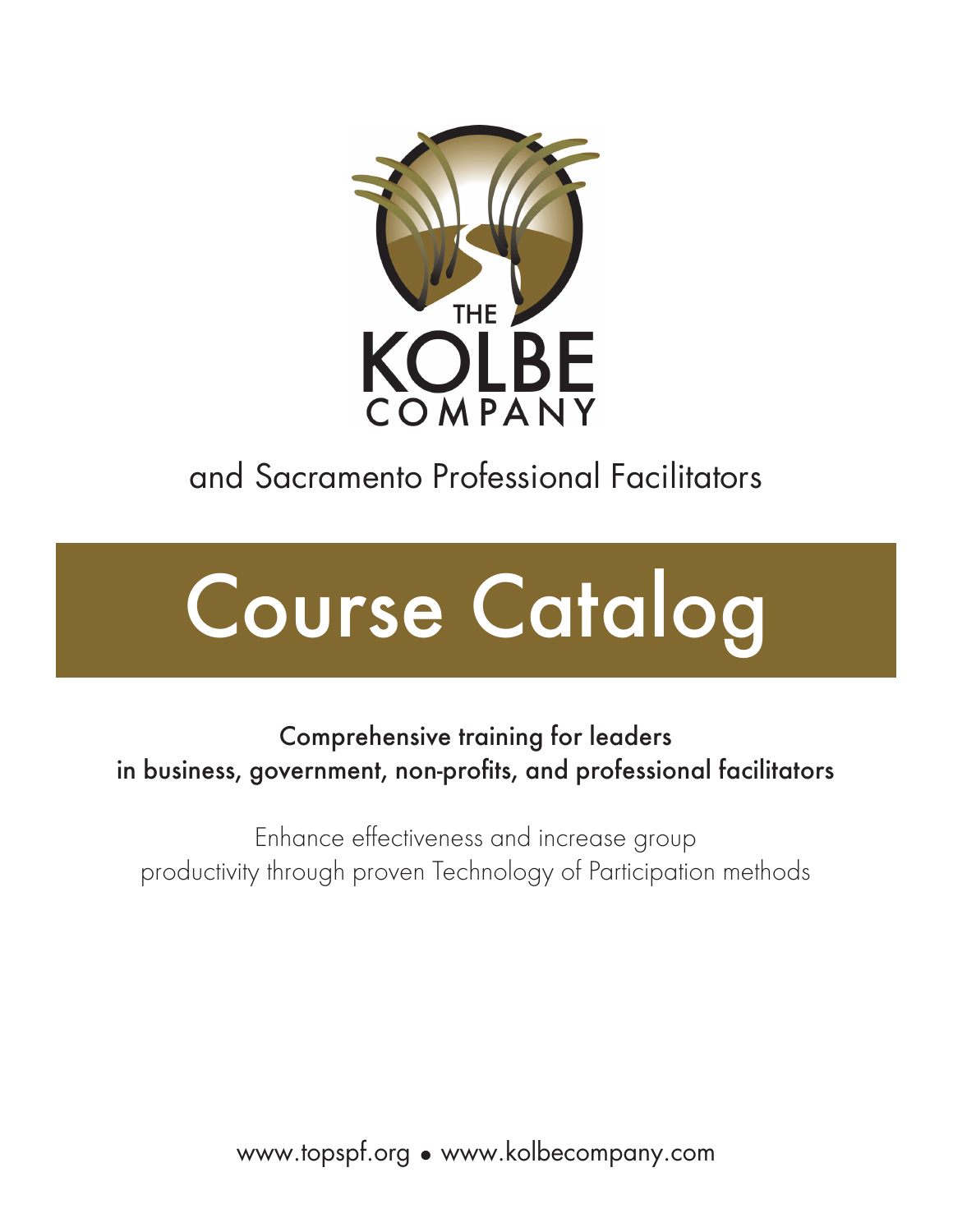

#### **HEIDI KOLBE & COMPANY** dba THE KOLBE COMPANY and SACRAMENTO PROFESSIONAL FACILITATORS **827 Brass Court, West Sacramento, CA 95691 916-481-448[8 www.KolbeCompany.com](http://www.kolbecompany.com/) Heidi@KolbeCompany.com**

#### **COURSE OFFERINGS**

| <b>Topic/Course Title</b>                                                     | <b>Section Page Number</b> |
|-------------------------------------------------------------------------------|----------------------------|
| Technology of Participation (ToP®) Courses                                    | 3                          |
| <b>Section One: Key Concepts in Facilitating Meetings</b>                     | 7                          |
| Meetings that Work, page 8                                                    |                            |
| Section Two: Three Core Methodologies in ToP®                                 | 9                          |
| The Three Core ToP® Methodologies, page 10                                    |                            |
| ToP <sup>®</sup> Facilitation Methods: Leadership Edition, page 11            |                            |
| ToP <sup>®</sup> Facilitation Methods, page 12                                |                            |
| ToP <sup>®</sup> Focused Conversation, page 13                                |                            |
| ToP <sup>®</sup> Focused Conversation Method: Brain Based Leadership, page 14 |                            |
| ToP <sup>®</sup> Consensus Workshop, page 15                                  |                            |
| ToP <sup>®</sup> Action Planning and Accelerated Action Planning, page 16     |                            |
| ToP <sup>®</sup> Accelerated Action Planning, page 17                         |                            |
| Virtual ToP <sup>®</sup> Application Design, page 18                          |                            |
| Section Three: Building on the Core Methodologies                             | 19                         |
| ToP <sup>®</sup> Strategic Planning, page 20                                  |                            |
| ToP <sup>®</sup> Secrets of Implementation, page 21                           |                            |
| ToP <sup>®</sup> Approaches to Environmental Scanning, page 22                |                            |
| Designing for Change, page 23                                                 |                            |
| Mastering the Technology of Participation (MToP), page 24                     |                            |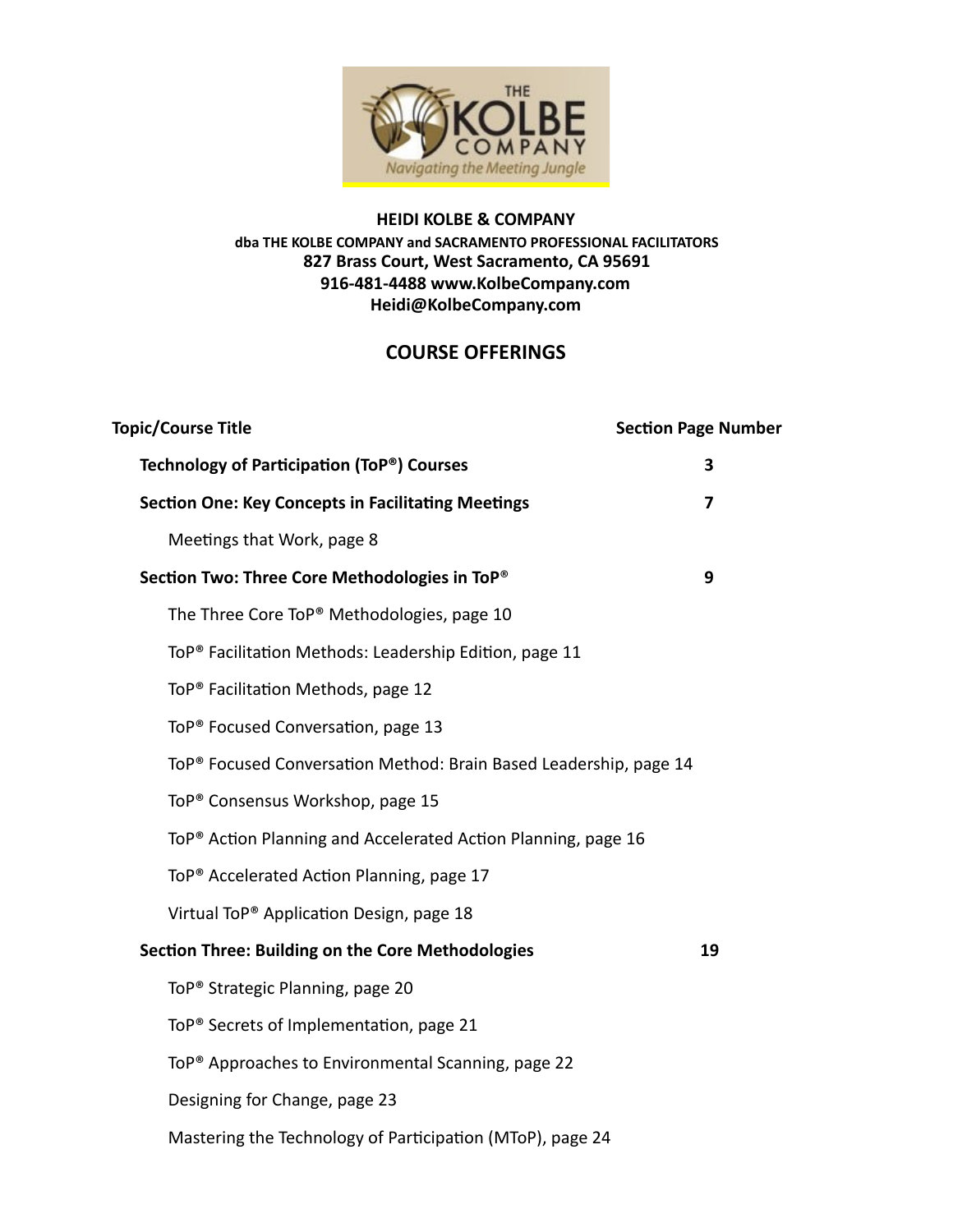#### **Specialty Courses 25**

Facilitation Graphics, page 26

ToP® Facilitation for Innovation: Inspiring Group Creativity, page 27

Participatory Project Management Part One: Project Design, page 28

Participatory Project Management Part Two: Project Planning, page 29

ToP® Social Process Triangles, page 30

Virtual Facilitation Online, page 31

Facilitating Conciliation: Beyond Conflict Resolution, page 32

Community Development Intensive, page 33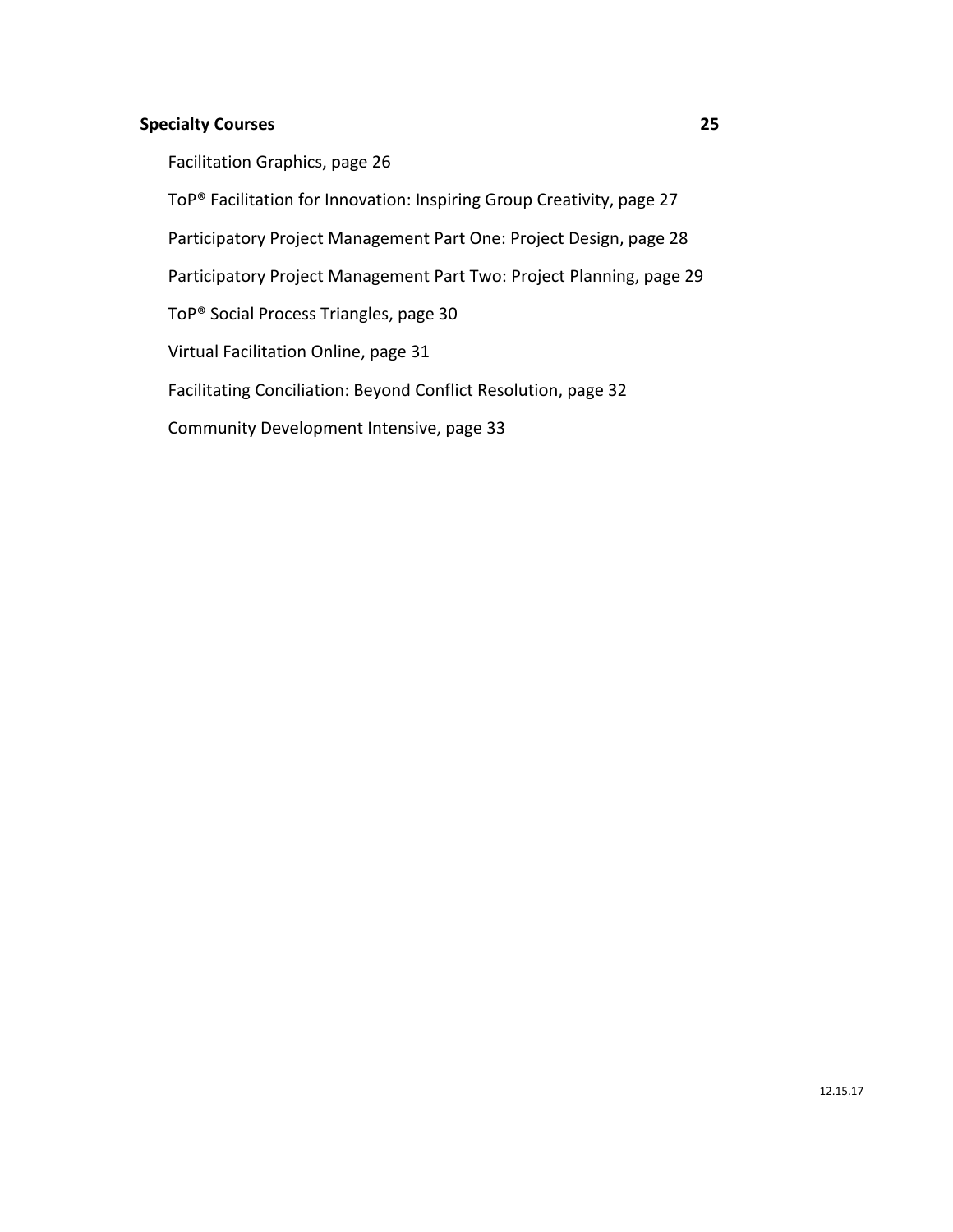# **Technology of Participation (ToP®) Courses**

#### **Technology of Participation (ToP®) Courses:**

Heidi Kolbe & Company teaches Technology of Participation (ToP®) courses developed by the Institute of Cultural Affairs (ICA). These methodologies have been tested and used extensively throughout the world in many organizations and communities.

ToP<sup>®</sup> was developed by ICA to release the creativity of people to plan, think and lead to shape their own destinies. The courses are designed to be used by those in leadership positions in public and private agencies and community groups, as well as by meeting facilitators and consultants. The programs strengthen the capacities of individuals, organizations, and communities to build and implement plans for action and engagement. The work is grounded in collaborative strategies that draw upon human assets and build social capital to facilitate sustainable organizations and communities.

#### **Foundational values of ToP®:**

- Inclusive participation Invites and sustains the participation of all members of the group. Each member holds an important piece of the puzzle and each person's insights help to create the whole picture.
- Teamwork and collaboration Assumes teamwork and collaboration are necessary to get a task done in the most effective, efficient, and economical way. Creates a deep sense of collegiality among members of the group.
- Individual and group creativity Brings out the best of each person's rational and intuitive capacities to build innovative solutions.
- Action Positions the group to act on group decisions. Moves the group toward action by generating member support and commitment.
- Reflection and learning Leads participants in deep reflection that elicits consolidation of learning and continuous improvement.
- Focus on leadership Provides leaders with practical methods to hear from all staff, honor all ideas and create ownership for the chosen solutions.

#### **ToP® provides structured facilitation methods to help groups think, talk, and work together:**

- Recognize and honor contributors
- Deal with more data in less time
- Integrate individual contributions into useful patterns
- Welcome diversity
- Minimize polarizing conflict

#### **ToP® courses help participants:**

- Learn to energize meetings and find consensus
- Speak up Participate in meetings
- Brainstorm Generate useful data and synthesize into useful information
- Tackle complex issues
- Turn ideas into concrete plans
- Get results instead of circular conversations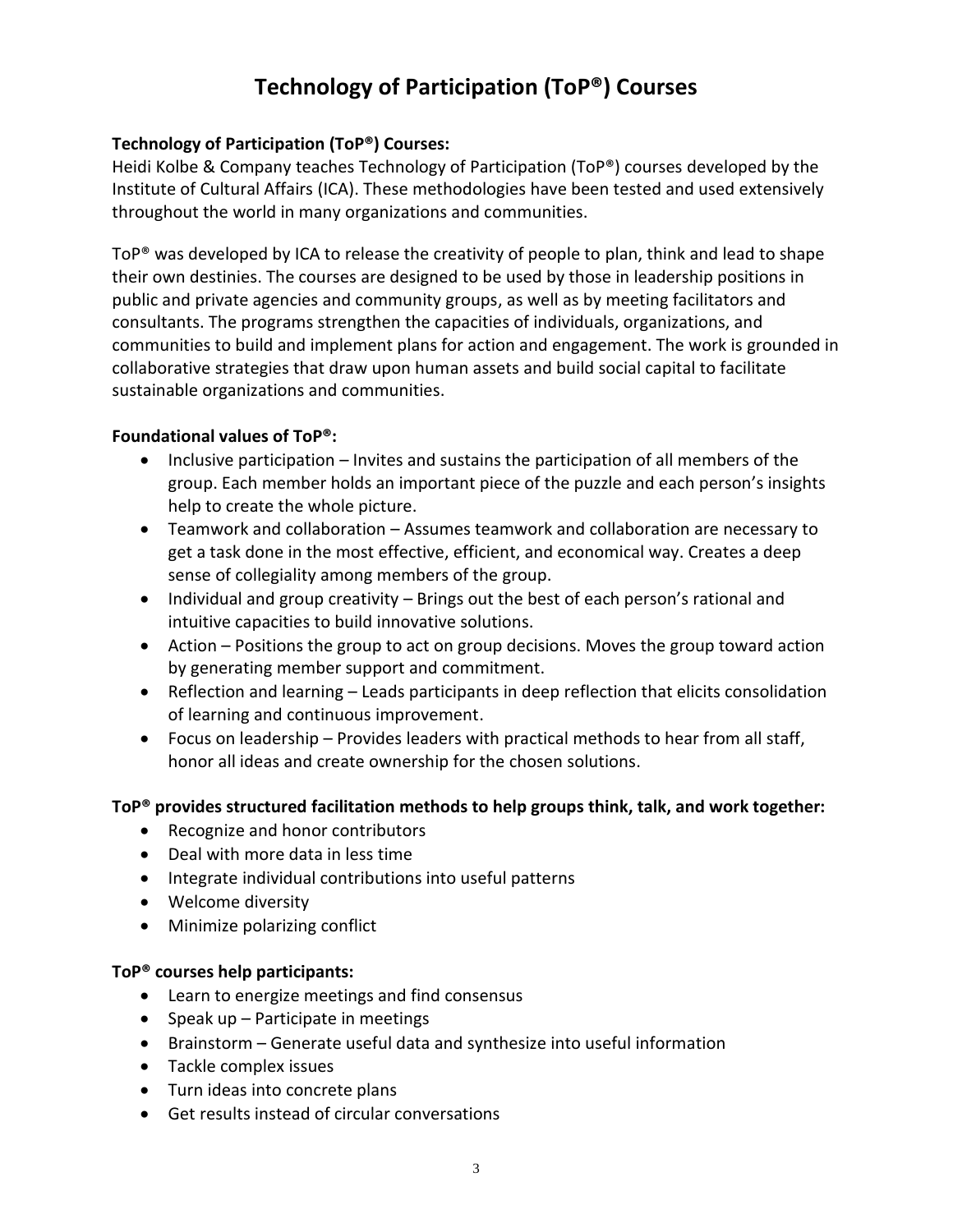#### **Courses Use Adult Learning Theory:**

The courses emphasize the principles of adult learning theory in which participants experience and practice the methodologies taught. The program is delivered in an interactive training environment with limited lecture and mostly conducted in an interactive seminar discussion format. For each course, there is an overview section, an interactive demonstration of the facilitation methodology, a walk-through of the steps and the theoretical framework, several practice opportunities for students to integrate learning and an application exercise for students to apply the methodology to their real-life work situations.

#### **Improves Facilitative Leadership Competencies:**

The ToP® courses develop the facilitative leadership skills needed by today's leaders to engage and inspire teams.

**Fostering a Team Environment** – Communication, Interpersonal Skills, Team Leadership, Consensus Building and Conflict Management

**Creating Organizational Transformation** – Organizational Awareness, Visioning, Strategic Thinking, Change Management and Transition Leadership

**Maximizing Performance Results** – Analytical Thinking, Decision Making, Customer Focus, Planning and Organizing, Thoroughness, Forward Thinking and Results Orientation

**Building Trust and Accountability** – Ethics and Integrity, Personal Credibility, Global Perspective and Performance Management

**Promoting a High-Performance Culture** – Fostering Diversity, Workforce Management, Coaching, Mentoring and Developing Performance Competencies

**Building Coalitions** – Create Ad Hoc Structures and Strike Forces, Grass Roots Policy, Systems, Environmental Change Implementation and Relationship Building

**Implementing Innovative and Quality Improvements** – Continuous Improvement, Innovation, Creative Problem Solving and Strategy Development

#### **Use of ToP® Methods by Government Agencies:**

Local, state, and federal agencies are increasingly called to have open and transparent planning processes and to be inclusive and collaborative in their work. The foundational values of ToP® provide methods to achieve these aims. ToP® methods have been used successfully by all levels of government. They are especially useful in cross-agency collaborations and dealing with complex issues.

#### **Quality Standards for Training Courses:**

Heidi Kolbe & Company adheres to the quality standards established by ICA and complies with the ICA formalized procedures for qualification of instructors and for approval of curriculum that ensure quality standards are met or exceeded. Since these trainings transfer ToP® methodologies for which ICA holds the copyright, appropriate royalty and manual fees are paid to ICA.

#### **Quality of Courses:**

**Course Development:** ToP® training programs undergo several levels of quality assurance including peer review, pilot testing, revision and approval prior to being adopted as an approved national course.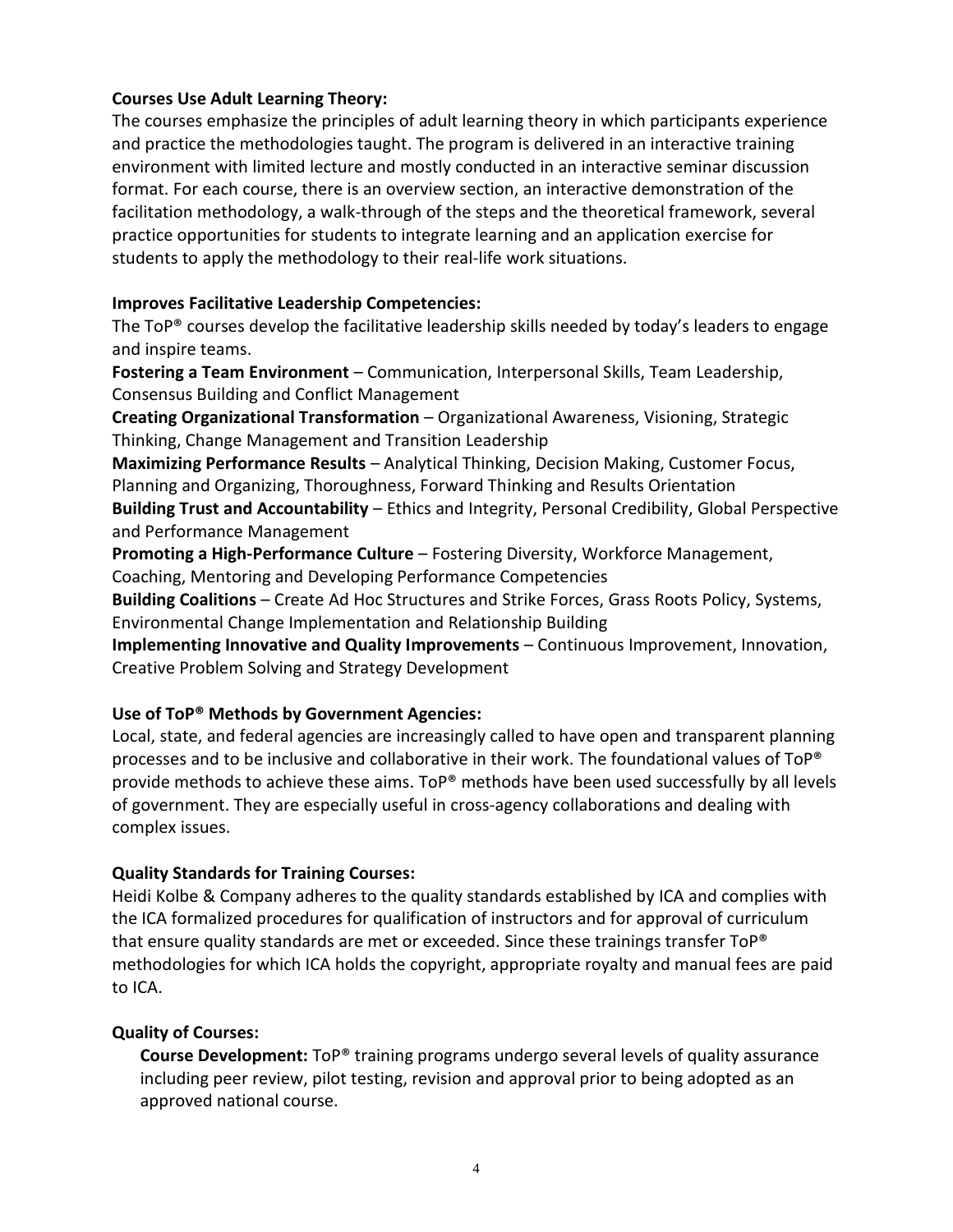**In-Process Feedback:** Feedback is also solicited from participants throughout the course to ensure their needs are being met. The instructors meet at the end of each day/course to debrief the training and to give each other feedback.

**Training Evaluations:** After each training session, instructors review participant evaluations. The instructors carefully consider participants' suggestions and often incorporate them into the curriculum, either immediately by the instructor or by the ICA Curriculum Committee as part of its regular review process. Participants send their evaluations directly to ICA for review to ensure quality control.

#### **Quality of Instructors:**

ToP® trainings require that instructors have special certification and licensing. There are two requirements.

First, the instructor must be a ToP® Certified Facilitator. Certification is an in-depth process that involves client surveys, demonstrations of facilitation skills, and preparation and evaluation of a portfolio of facilitation work. These processes ensure that the facilitator meets the core competencies and has successful field experience with a variety of clients and settings.

Second, the course instructor must be licensed by ICA to teach that specific course. Instructors must be qualified to teach each ToP® course individually. An instructor must consistently receive high ratings to retain the license to instruct ToP® courses.

ToP® has three levels of licensed instructors: Apprentice, Qualified and Mentor. Qualified instructors have completed the apprentice journey and have demonstrated to a Mentor Instructor that they can co-instruct the ToP® Facilitation Methods and ToP® Strategic Planning courses. Mentor Instructors have completed advanced ToP® course work and are authorized by ICA to teach Apprentice and Qualified Instructors. Heidi Kolbe & Company uses only Qualified or Mentor Instructors.

The Kolbe Company instructors are licensed by ICA to provide ToP® courses. Heidi Kolbe is a Certified ToP® Facilitator and is licensed to teach these courses. Also, she is a Mentor Trainer who mentors and qualifies other ToP® Instructors in these courses. Heidi is a highly skilled, nationally recognized instructor and trainer, who has provided off-the-shelf and customized training programs to government agencies, businesses and professional associations.

#### **Course Delivery:**

Courses with ten or more participants must be delivered by at least two licensed instructors who are required to provide improvement feedback to each other and ICA. Most ToP® courses are delivered by two licensed instructors. The higher instructor to participant ratio provides greater individual attention to participants, in-depth practice opportunities and increased instructor experience to draw from.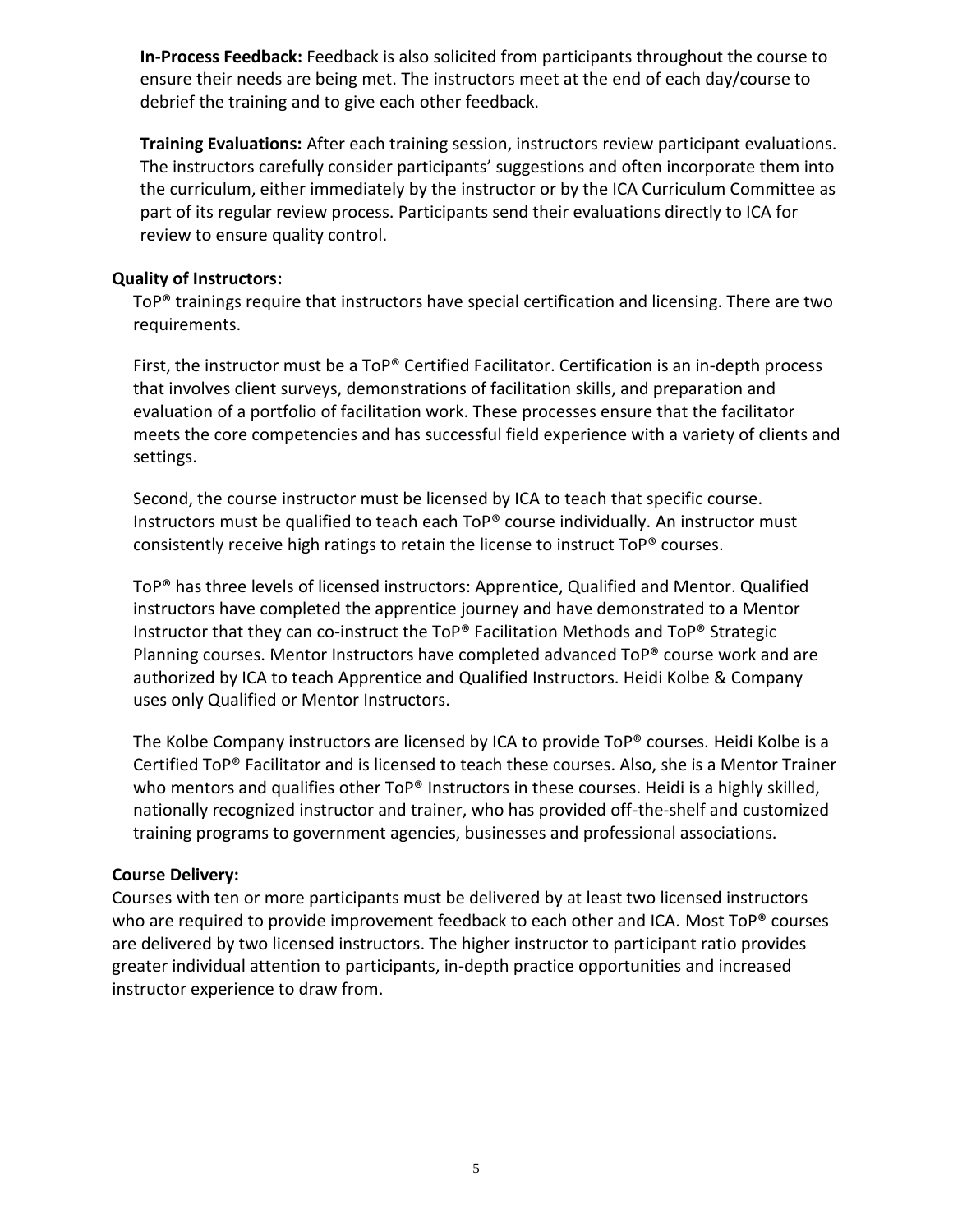#### **Reference Manuals:**

Participants receive in-depth training manuals in almost all courses. The manuals provide:

- 1. Step-by-step instructions of the methodology.
- 2. The rationale for the techniques and foundational theories of the methodology.
- 3. Tools, templates, illustrations, and models to use in design and facilitation.
- 4. Thorough explanations of the processes and countless examples.
- 5. References for later use.
- 6. Information about how to go deeper in learning and using the methodology.

In lieu of a manual, Accelerated Action Planning uses an engaging website with videos and templates.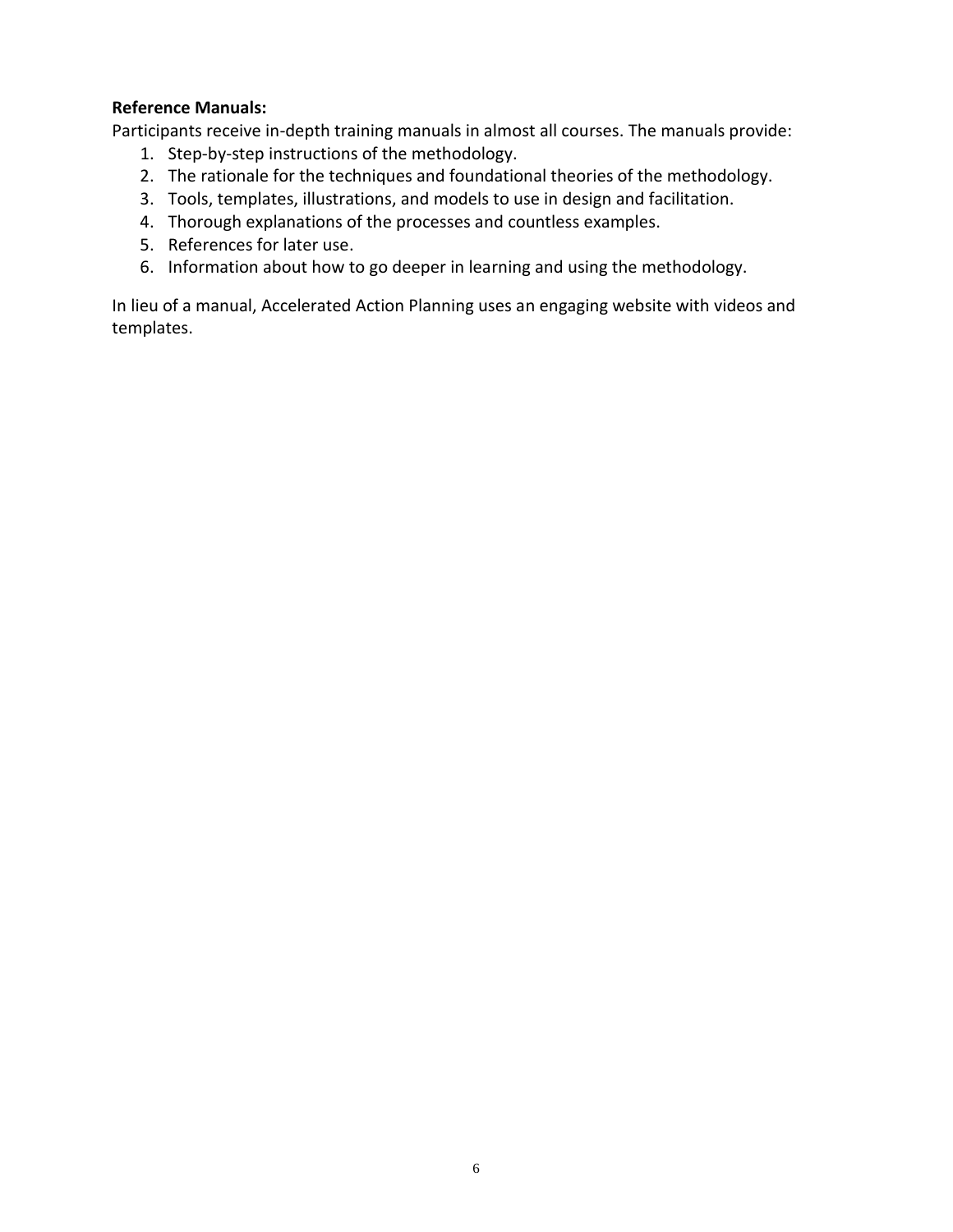# Section One

# Key Concepts in Facilitating Meetings

www.topspf.org • www.kolbecompany.com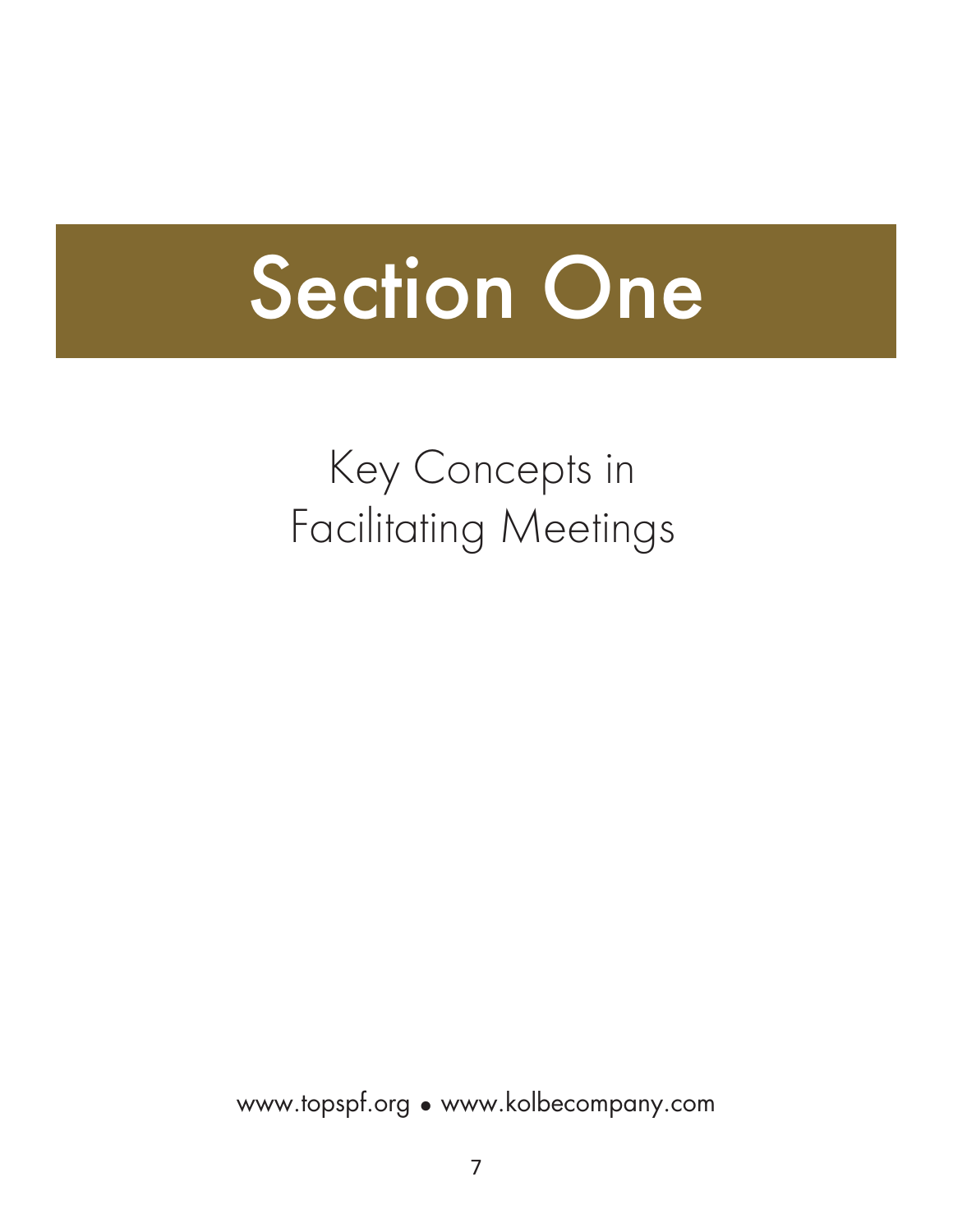# **Meetings That Work**

**Description:** Using a mix of theory, real-life experiences, and hands-on application, this course teaches practical tools to design and lead effective meetings that are productive rather than frustrating. These tools transform boring meetings into energizing events focused on priority topics that move vital projects forward, create full participation that utilizes the expertise of everyone in the room, and maximizes input, decision making, and commitment. The diversity in the group becomes one of its greatest assets.

This course has four modules.

- 1. **Creating participatory meetings:** participation at its best, levels of involvement in decision making and facilitating brainstorming.
- 2. **Planning agenda items:** agenda design and creating facilitation plans to address each agenda item.
- 3. **Designing meetings and events:** keys to healthy communication, preparing for meetings and creating meeting designs.
- 4. **Facilitating meetings:** stages of the group's journey, social styles, the facilitator's role, dealing with challenging situations and personal action planning.

#### **Outcomes:**

- Learn 74 meeting tools and techniques.
- Create a participatory environment.
- Learn the S.T.E.P.S. to a better meeting: space, time, eventfulness, products and style.
- Gain confidence as a facilitative leader.

#### **Benefits:**

- Transform meetings to energizing events people want to attend because they get vital information and participate in important discussions.
- Move vital projects forward.
- Maximize input, decision making and commitment.
- Create good products, high commitment and immediate action.
- Participants become clear on the tasks, and leave committed to results and action.

#### **Who Should Take this Course:**

- Facilitators, trainers and consultants
- Those beginning their facilitation journey
- Those who lead or attend many meetings
- Organizational leaders and managers responsible for strategic and operational planning
- Project managers responsible for organizational operations and project implementation
- Community leaders who are planning and implementing action campaigns
- Local, state, and federal leaders responsible for program development, project implementation, and policy formation

#### **Course Length:** Two days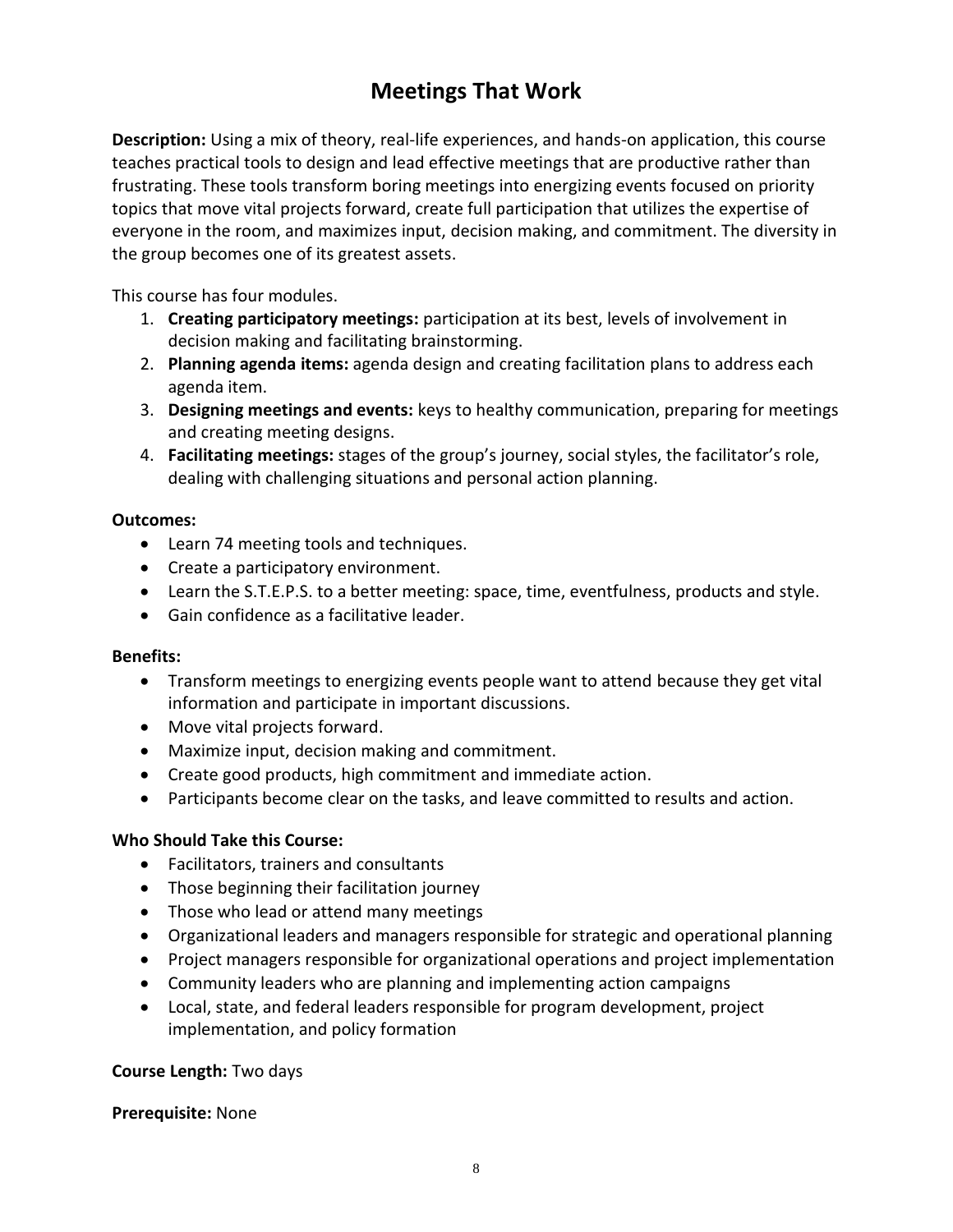# Section Two

# Three Core Methodologies in the Technology of Participation

www.topspf.org • www.kolbecompany.com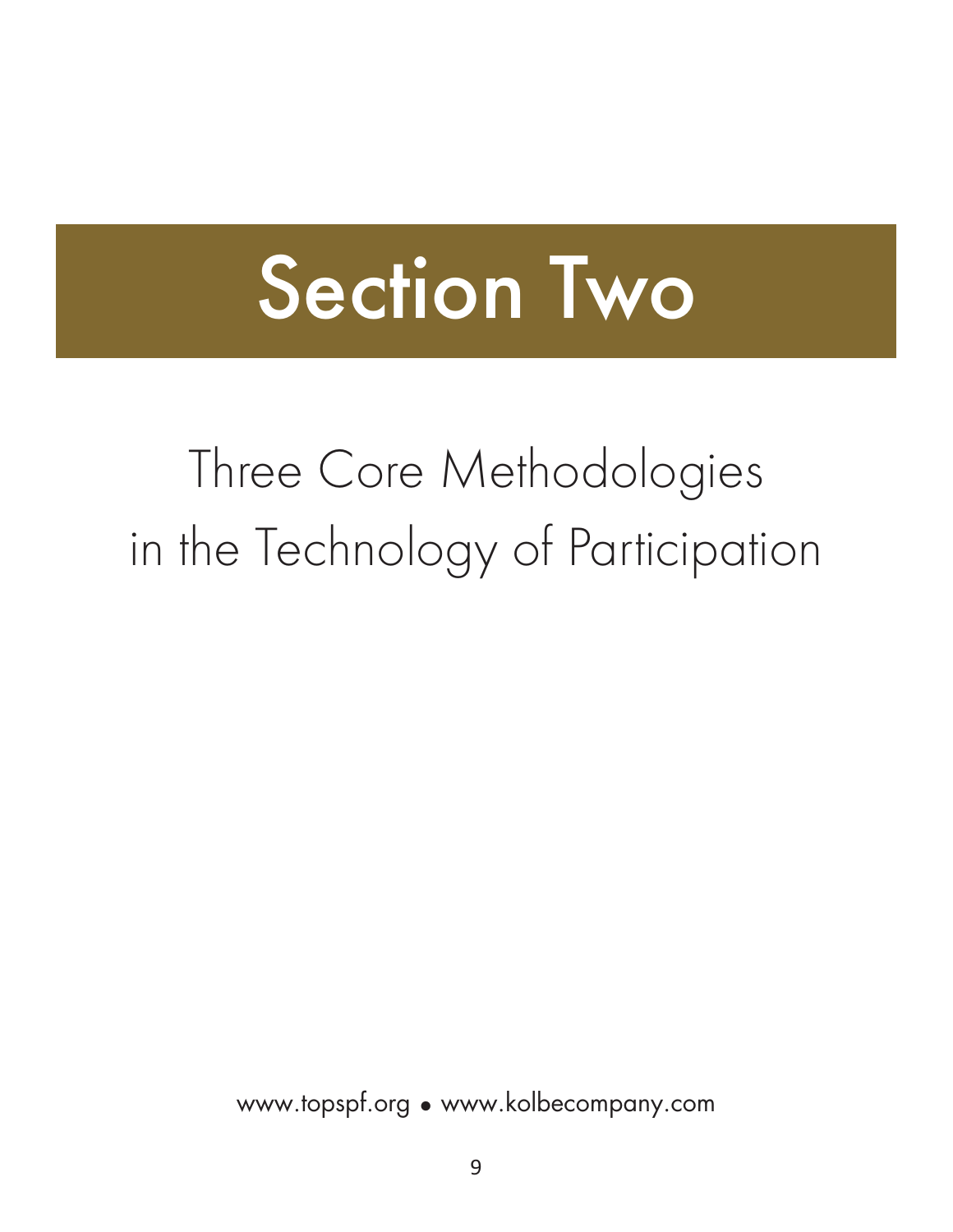## **The Three Core ToP® Methodologies**

There are three foundational ToP® Facilitation Methodologies:

- 1. **The ToP® Focused Conversation** provides a context for meaningful communication. It is used to facilitate group discussions, which allow members to share diverse perspectives in a productive and non-confrontational manner. It's helpful to move a group to action.
- 2. **The ToP® Consensus Workshop** facilitates group consensus-based decisions that respect the diversity of perspectives within the group, inspire individual action and move the group toward joint agreement and action.
- 3. **The ToP® Action Planning process** is an approach to planning an event or project. This process clarifies and delineates the tasks, and aligns the creativity, capabilities, interests and resources of the group. The group decides necessary actions, roles and responsibilities. The process builds group trust, support, enthusiasm, and consensus.

These three methodologies can be combined in thousands of ways to meet facilitation needs, are the basis for all other techniques and are the underpinning of all other ToP® courses. Therefore, there are several courses that teach all or one of the core methodologies.

#### **Courses that teach all three methodologies:**

- 1. ToP® Facilitation Methods: Leadership Edition, page 11, 3 days
- 2. ToP® Facilitation Methods, page 12, 2 days

**Recommendation:** Take the Leadership Edition 3-day course if possible. The 3-day format allows each participant to have hands-on practice with each method. There's more time for reflection and planning. Participants are much more likely to put the training into use quickly.

#### **Courses that focus on just one of the methodologies:**

- 1. ToP® Focused Conversation, page 13
- 2. ToP® Focused Conversation: Brain Based Leadership, page 14
- 3. ToP® Consensus Workshop, page 15
- 4. ToP® Action Planning and Accelerated Action Planning, page 16
- 5. ToP® Accelerated Action Planning, page 17

These are often offered as in-house courses. The Focused Conversation and Accelerated Action Planning are the ones most likely to be offered as public courses.

#### **Course that provides follow-up and new materials on all three core methodologies:**

1. Virtual ToP® Application Design, page 18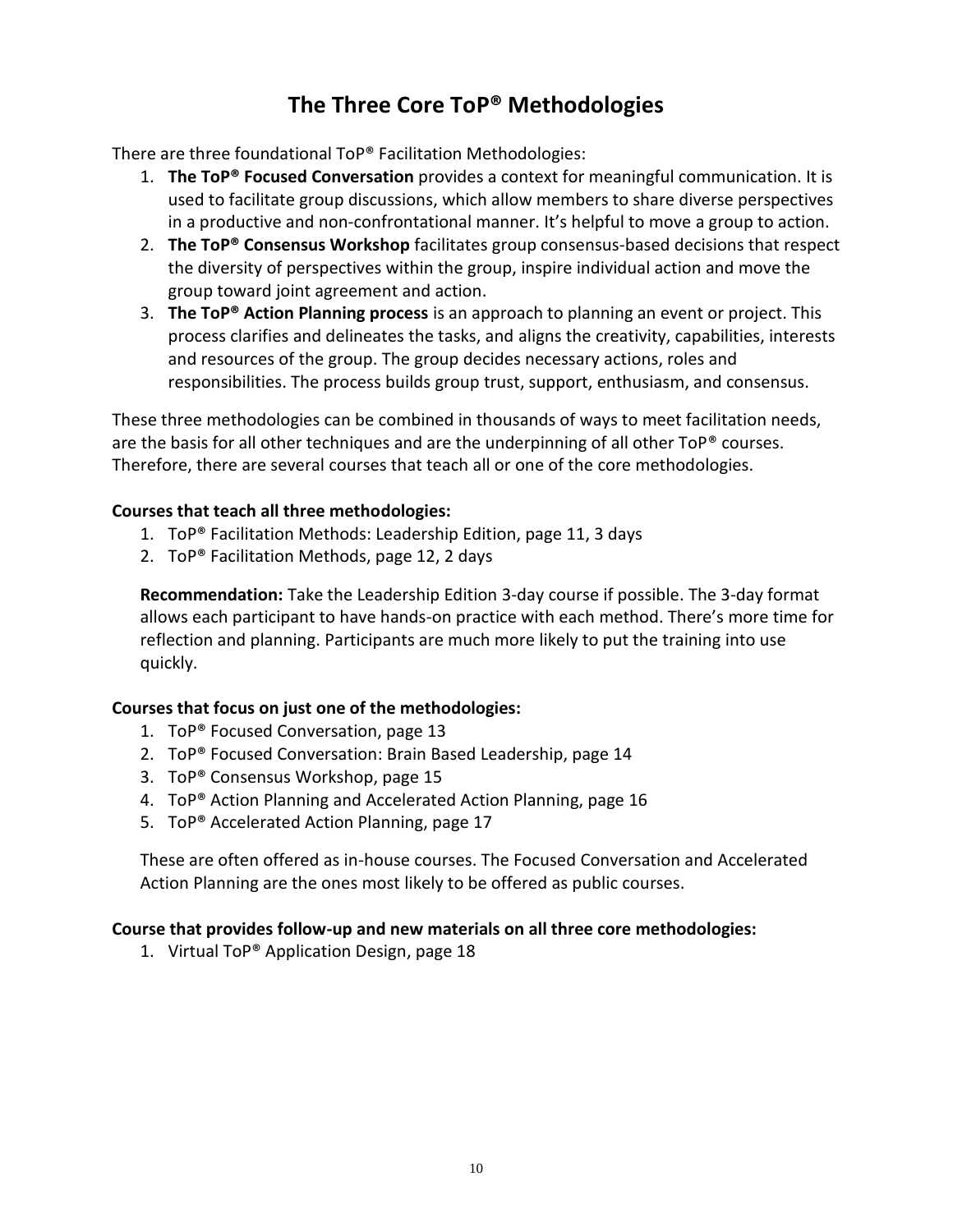## **ToP® Facilitation Methods: Leadership Edition**

**Description:** Teaches the three ToP® Facilitation Methodologies that are the basis for all other ToP® courses.

- 1. **The ToP® Focused Conversation** provides a context for meaningful communication. It is used to facilitate group discussions, which allow members to share diverse perspectives in a productive and non-confrontational manner. It's helpful to move a group to action.
- 2. **The ToP® Consensus Workshop** facilitates group consensus-based decisions that respect the diversity of perspectives within the group, inspire individual action and move the group toward joint agreement and action.
- 3. **The ToP® Action Planning process** is an approach to planning an event or project. This process clarifies and delineates the tasks, and aligns the creativity, capabilities, interests and resources of the group. The group decides necessary actions, roles and responsibilities. The process builds group trust, support, enthusiasm, and consensus.

The focus is on learning participatory leadership skills to effectively lead in a team environment, as well as, lead multi-disciplinary collaborations and interagency projects. Provides effective methods to lead high-level policy discussions and decision-making essential for strategy development. Teaches proven ways to achieve group participation including effective conversations, gaining consensus and motivating action.

#### **Outcomes:**

- Teaches a structured process to lead a meaningful exchange of ideas and make critical decisions together.
- Provides a framework to discuss and resolve difficult issues.
- Provides problem-solving techniques to bring many diverse ideas into a consensus.
- Develops action plans in a fraction of the time needed by traditional methods.
- Provides extensive opportunities to each participant for hands-on practice of all the methods, coaching from the trainers and feedback from other participants.
- Creates a rich, vibrant and comfortable coaching environment.

#### **Benefits:**

- Engage and motivate staff and team members.
- Save time and money with increased productivity.
- Produce confidence in leading staff and project teams.
- Heighten effectiveness in leading team communication and input sessions.
- Gain higher engagement, motivation, and greater results from teams.

#### **Who Should Take this Course:**

- Leaders with complex issues to resolve that need diversity of talent
- Leaders needing to align teams toward a shared vision
- Project managers and team leaders
- Local, state, and federal leaders and program managers
- Facilitators, trainers and consultants

#### **Course Length:** Three days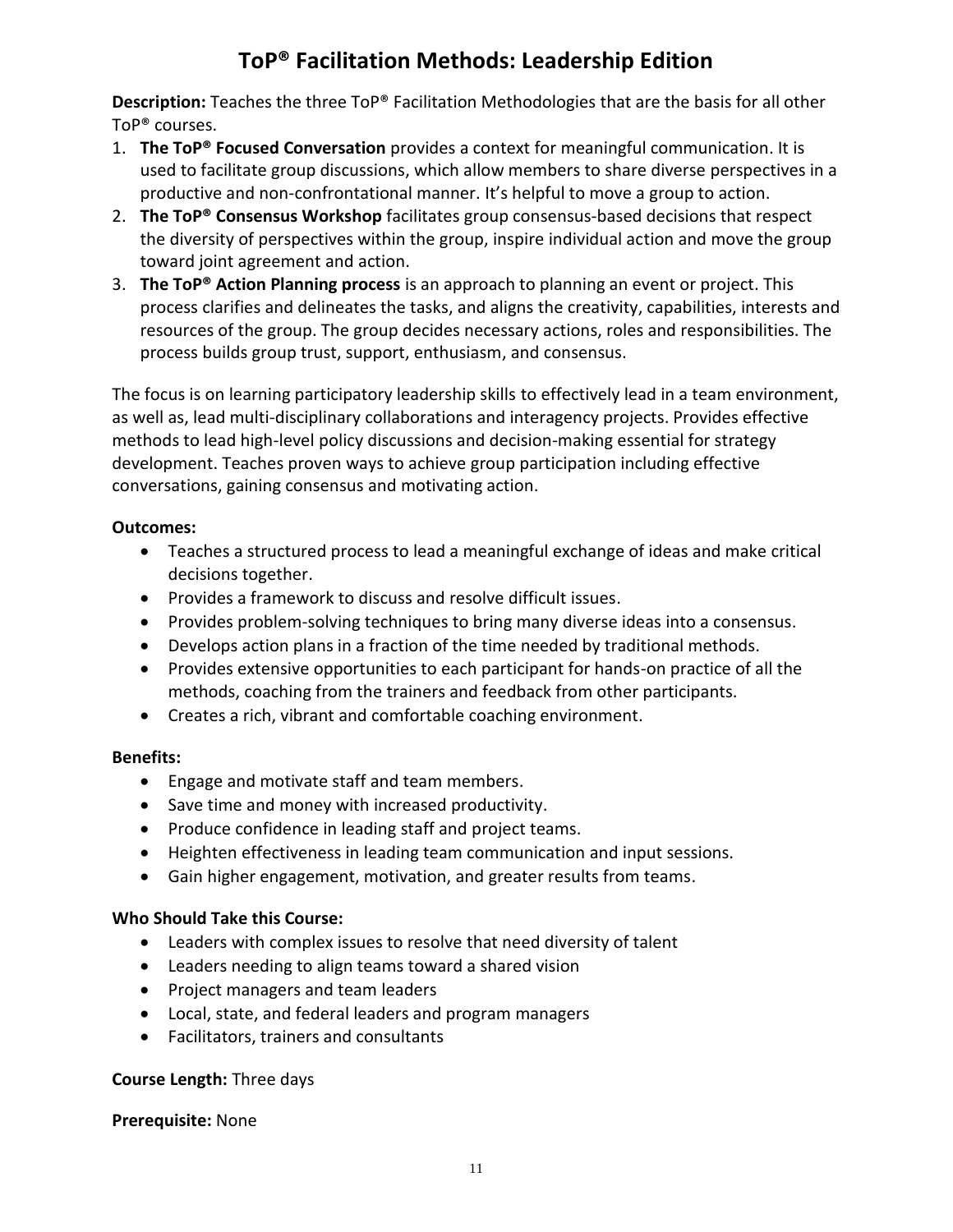# **ToP® Facilitation Methods**

**Description:** Demonstrates proven ways to achieve group participation including effective conversations, gaining consensus and motivating action. Teaches the three ToP® Facilitation Methodologies that are the basis for all other ToP® courses.

- 1. **The ToP® Focused Conversation** provides a context for meaningful communication. It is used to facilitate group discussions, which allow members to share diverse perspectives in a productive and non-confrontational manner.
- 2. **The ToP® Consensus Workshop** facilitates group consensus-based decisions that respect the diversity of perspectives within the group, inspire individual action and move the group toward joint resolve and action.
- 3. **The ToP® Action Planning Process** is used to plan an event or project. This process clarifies and delineates the task and aligns the creativity, capabilities, interests, and resources of the group. The group decides necessary actions, roles, and responsibilities. The process builds group trust, support, enthusiasm and consensus.

#### **Outcomes:**

- Learn a structured process to lead a meaningful exchange of ideas and make critical decisions together.
- Learn proven methods to shape and ask questions that stimulate candid feedback and discussion.
- Obtain a framework for any group process, from a small workshop to a multi-day conference.
- Obtain problem-solving techniques to bring many diverse ideas into a consensus.
- Develop action plans and strategies in a fraction of the time needed by traditional methods.
- See the three methods demonstrated.
- Volunteers receive coaching in applying the methodologies through hands-on practice.

#### **Benefits:**

- Engage and motivate groups for action.
- Save time and money with increased productivity.
- Increase confidence in facilitating team meetings.
- Heighten effectiveness in leading team communication and input sessions.
- Gain higher engagement, motivation and greater results from teams or community groups.

#### **Who Should Take this Course:**

- Experienced group facilitators and leaders
- Organization, project and team leaders
- Educators and health practitioners
- Active citizens and community workers
- Process consultants
- Local, state, and federal program managers

#### **Course Length:** Two days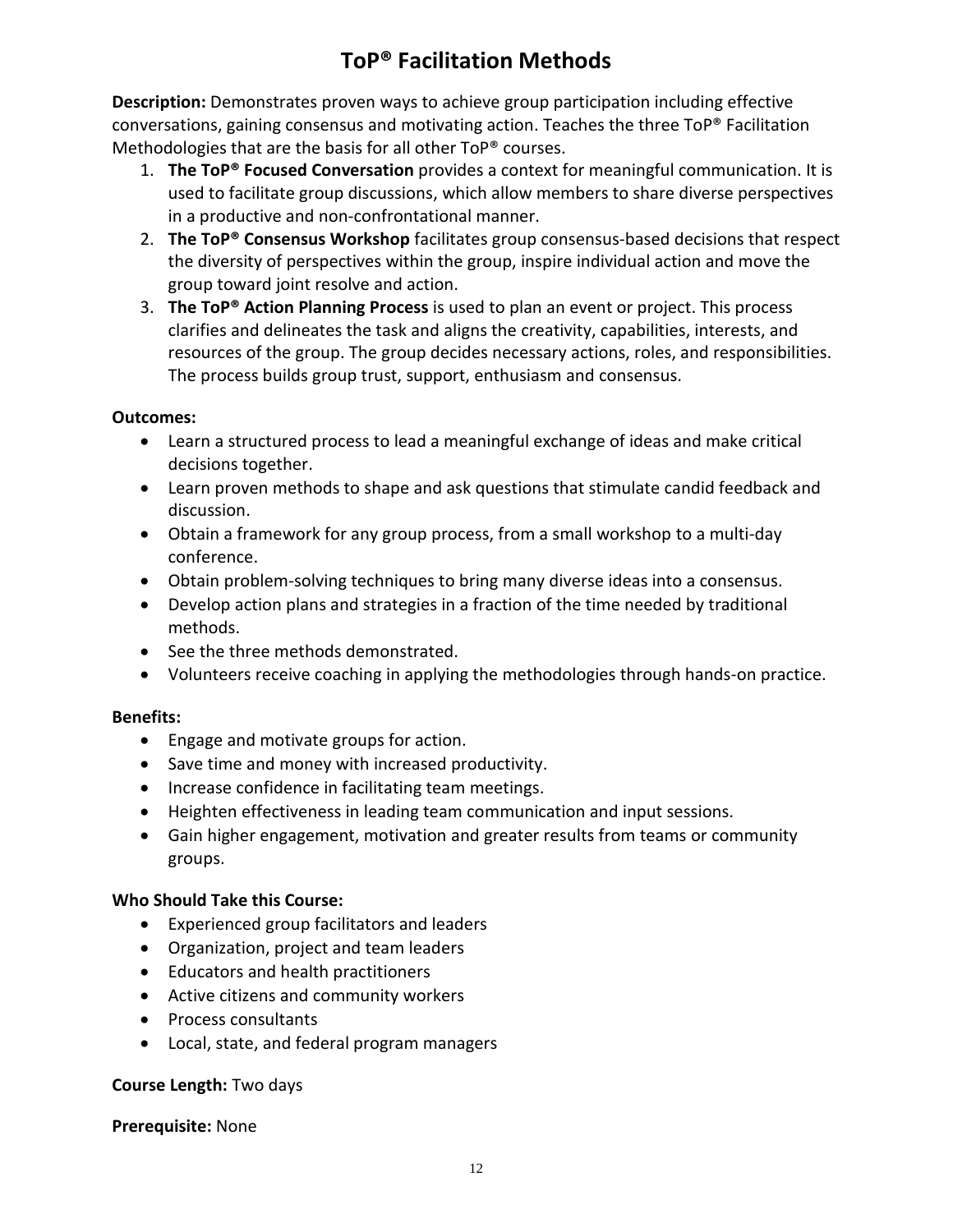### **ToP® Focused Conversation**

**Description:** This common-sense approach leads naturally to a meaningful exchange of ideas and is helpful to conduct purposeful discussions, capture a group's best thinking, stimulate candid feedback, surface new ideas and build creative solutions. Participants learn how to design and facilitate effective meetings.

This method is helpful when gaining participation is key to success. It helps participants dive below the surface to explore the depth issues. Enables group members to be on the same page so they can take action. It can also be used by individuals dealing with controversial issues.

There are thousands of appropriate situations to use this tool, including:

- Decision making
- Managing and supervising
- Evaluating and reviewing
- Preparing, designing and planning
- Coaching and mentoring
- Interpreting information
- Celebrating and recognizing achievement

#### **Outcomes:**

- Quickly reach a full picture of an individual's or a group's purpose, needs, and intentions.
- Create a shared awareness regarding a topic or issue.
- Gather pertinent information for important planning decisions.
- Integrate group knowledge and diverse points of view.
- Lead an engaging and highly participatory process.

#### **Benefits:**

- Fosters deeper understanding, alignment and inclusion among team members.
- Establishes a foundation for developing consensus and action.
- Increases a group's awareness of each other's perspectives, thoughts, emotions, interpretations and comfort in moving forward.

#### **Who Should Take this Course:**

- Those who want to lead meaningful and productive conversations
- Facilitators, trainers and consultants
- Business leaders
- Local, state, and federal leaders and program managers
- Managers
- Team leaders

#### **Course Length:** One day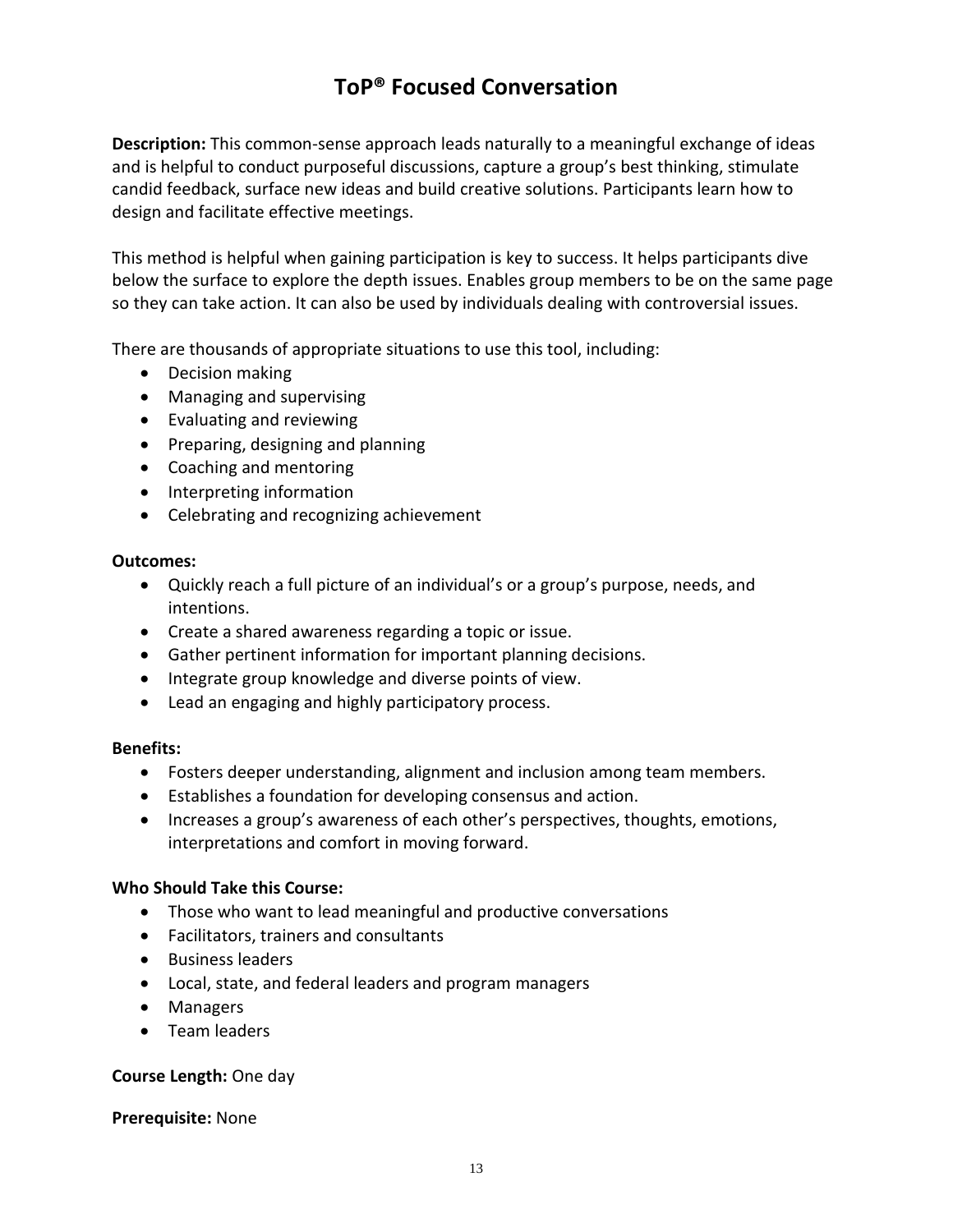### **ToP® Focused Conversation Method: Brain Based Leadership**

**Description:** This course teaches the powerful Focused Conversation method described on page 13 but also includes new thinking from neuroscience. Knowledge of how the brain works now proves the effectiveness of the Focused Conversation. This information explains not only why the Focused Conversation is so effective but gives information on how to make it even more useful. It provides information on how to target communication to brain preferences.

Assists in:

- Making good use of people's time.
- Capturing a group's best thinking quickly.
- Surfacing new ideas and solutions.
- Understanding how the brain works and processes information.

#### **Outcomes:**

- Design and lead brain-friendly conversations.
- Quickly reach a full picture of the group's purpose, needs, and intentions.
- Establish a foundation for developing consensus and planning for the future.
- Gather pertinent information for important planning decisions.
- Integrate group knowledge and points of view.
- Lead an engaging and highly participatory process.

#### **Benefits:**

- Increases awareness of individual participant's brain preferences.
- Increases group's awareness of brain preferences and ways to communicate with diverse groups.
- Provides deeper understanding, alignment and inclusion.
- Fosters depth discussions to reach better decisions.
- Maximizes group commitment and involvement.

#### **Who Should Take this Course:**

- Those who want to tap a team's brain power in leading meaningful and productive conversations
- Business leaders
- Strategic planners
- Managers
- Team leaders
- Local, state, and federal leaders and program managers
- Facilitators, trainers and consultants

#### **Course Length:** One day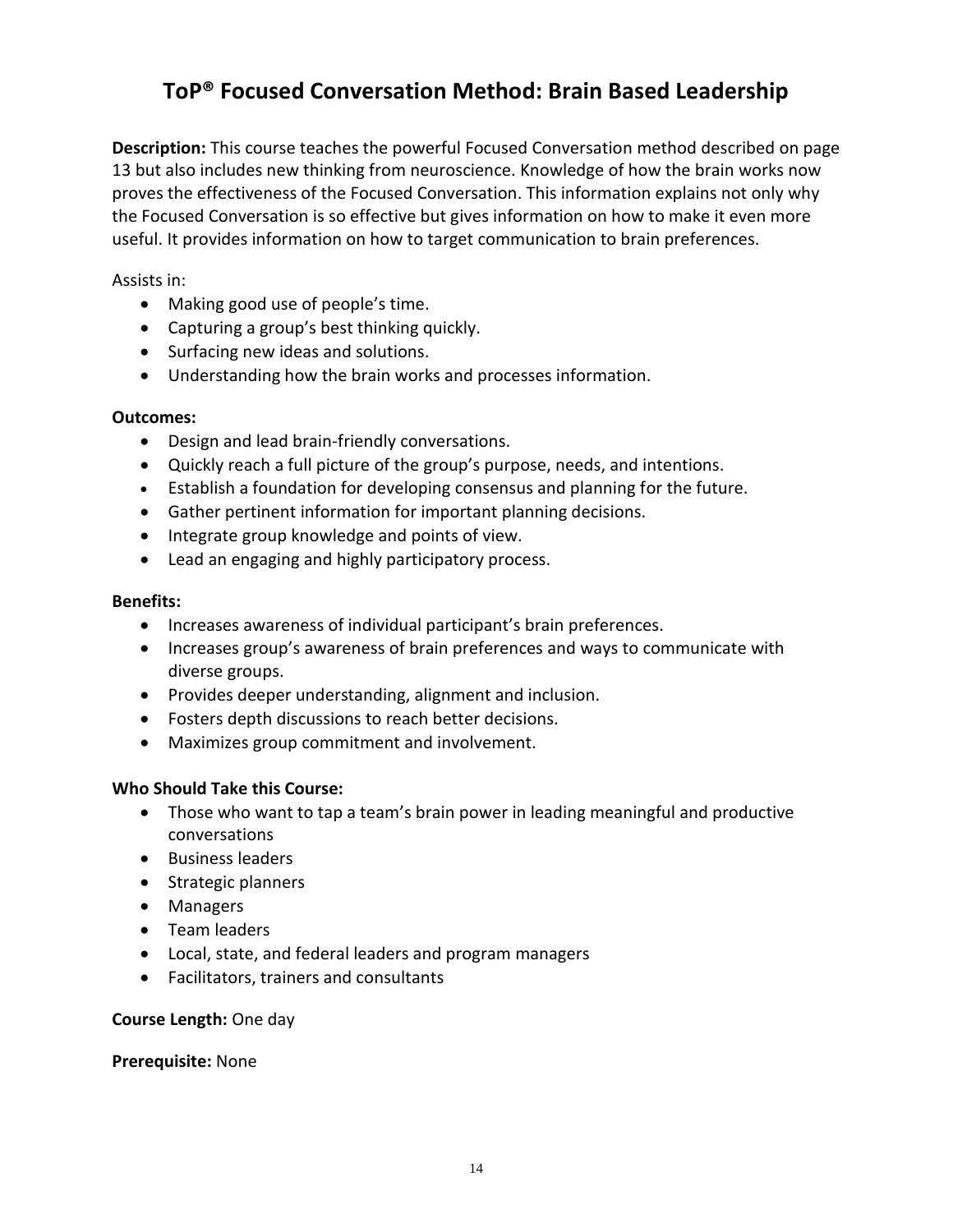# **ToP® Consensus Workshop**

**Description:** The ToP® Consensus Workshop Method leads to consensus-based group decisions that respect diverse perspectives, create joint resolve and inspire individual and group action. All ideas are valued and synthesized to create the consensus. Consensus is built by using a methodology to help participants see new relationships among ideas and step-by-step building of group agreement. Skilled facilitators can achieve basic consensus outcomes in as little as forty-five minutes and richly detailed products within two hours.

This structured process engages people in getting to consensus and building solutions that everyone agrees with. This method is helpful in integrating diverse ideas to build agreement on practical and creative solutions.

Participants learn the methods in an interactive demonstration and then practice using the method with their own selected topics. This tool has thousands of applications and can be used in many settings.

#### **Outcomes:**

- Build practical team consensus on any issue or topic.
- Honor all ideas so all participants are valued contributors.
- Generate creative solutions in a short amount of time.
- Infuse the team with a sense of cohesion, accomplishment and responsibility.
- Integrate thinking (rational and intuitive).

#### **Benefits:**

- Facilitates respect for group members and the wisdom each person brings.
- Enables shared power and accountability.
- Increases effective use of resources.
- Provides a structured process for progress.
- Results in a high level of engagement and commitment.

#### **Who Should Take this Course:**

- Those who wish to truly engage others in reaching shared agreement
- Business leaders
- Local, state, and federal leaders and program managers
- Strategic planners
- Managers
- Team leaders
- Facilitators, trainers and consultants

#### **Course Length:** One day

#### **Prerequisite:** ToP® Focused Conversation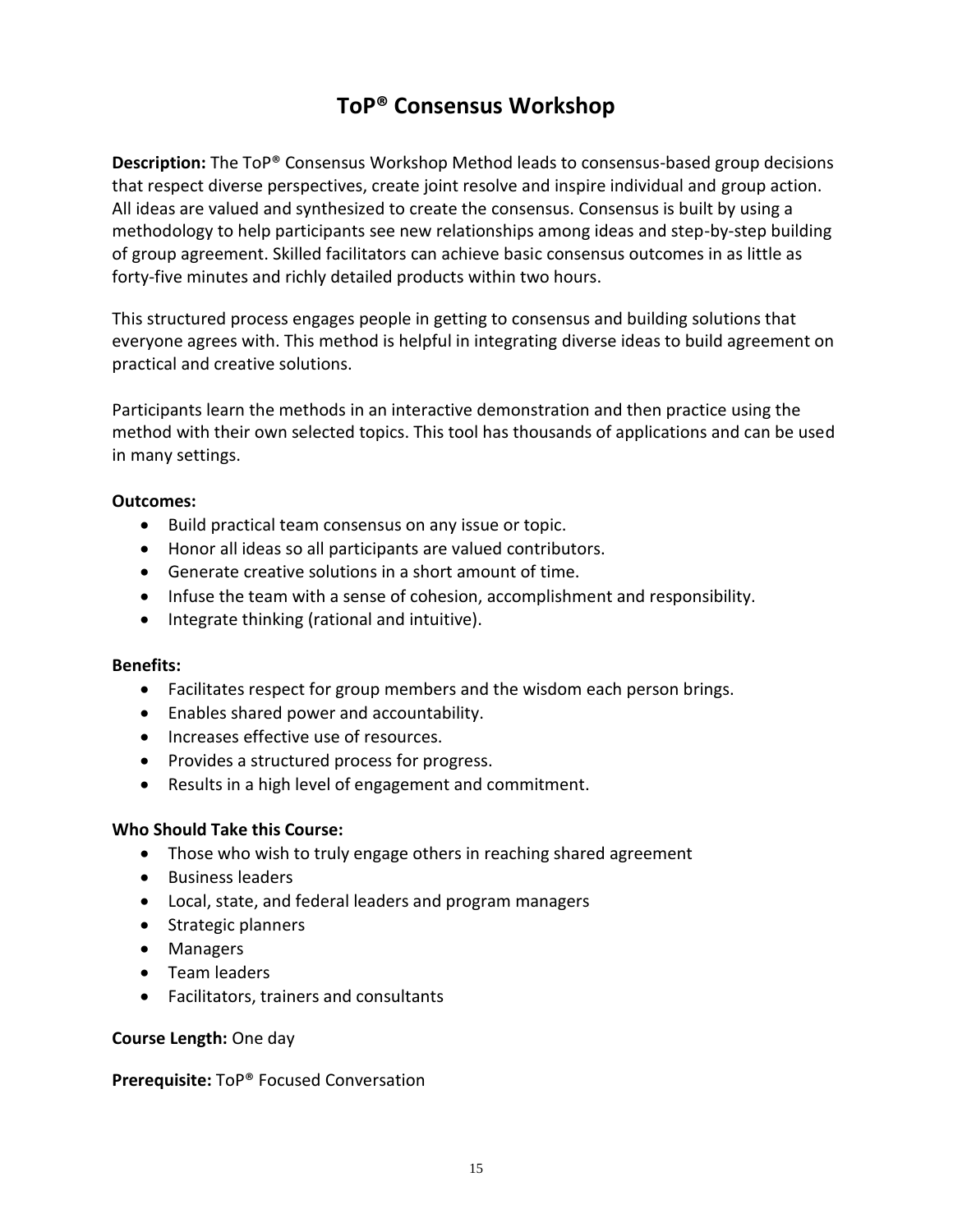## **ToP® Action Planning and Accelerated Action Planning**

**Description:** This course teaches the Action Planning Process from the ToP® Facilitation Methods course. The Action Planning Process is usually led by a facilitator to plan longer and more complex projects or events. It can take a half-day to a day to develop the full action plan. An example of an appropriate use of the full Action Planning process would be planning the development and building of a new facility. This would include outreach, design, funding and construction.

If participants express the need for a small team tool, the Accelerated Action Planning Process may also be taught. The Accelerated Action Planning process can be used by a small team of non-facilitators to plan a single event or project using commercially available templates. The plan can usually be developed in just two hours. An example of an appropriate use of Accelerated Action Planning would be planning a grand opening ceremony for the new facility.

#### **Outcomes:**

- Build consensus about project implementation among various stakeholders.
- Learn two collaborative tools to develop action plans.
- Organize task teams, assignments, and an implementation timeline for meeting project deliverables and coordinating progress.

#### **Benefits:**

- Generates commitment from the whole team.
- Builds shared understanding and commitment.
- Energizes team for implementation.

#### **Who Should Take this Course:**

- Those who need to lead both small and large groups to create effective organization plans for discrete, short-term projects and longer-term more complex initiatives or change efforts
- Team leaders
- Managers
- Local, state, and federal leaders and program managers
- Facilitators and consultants

#### **Course Length:** One Day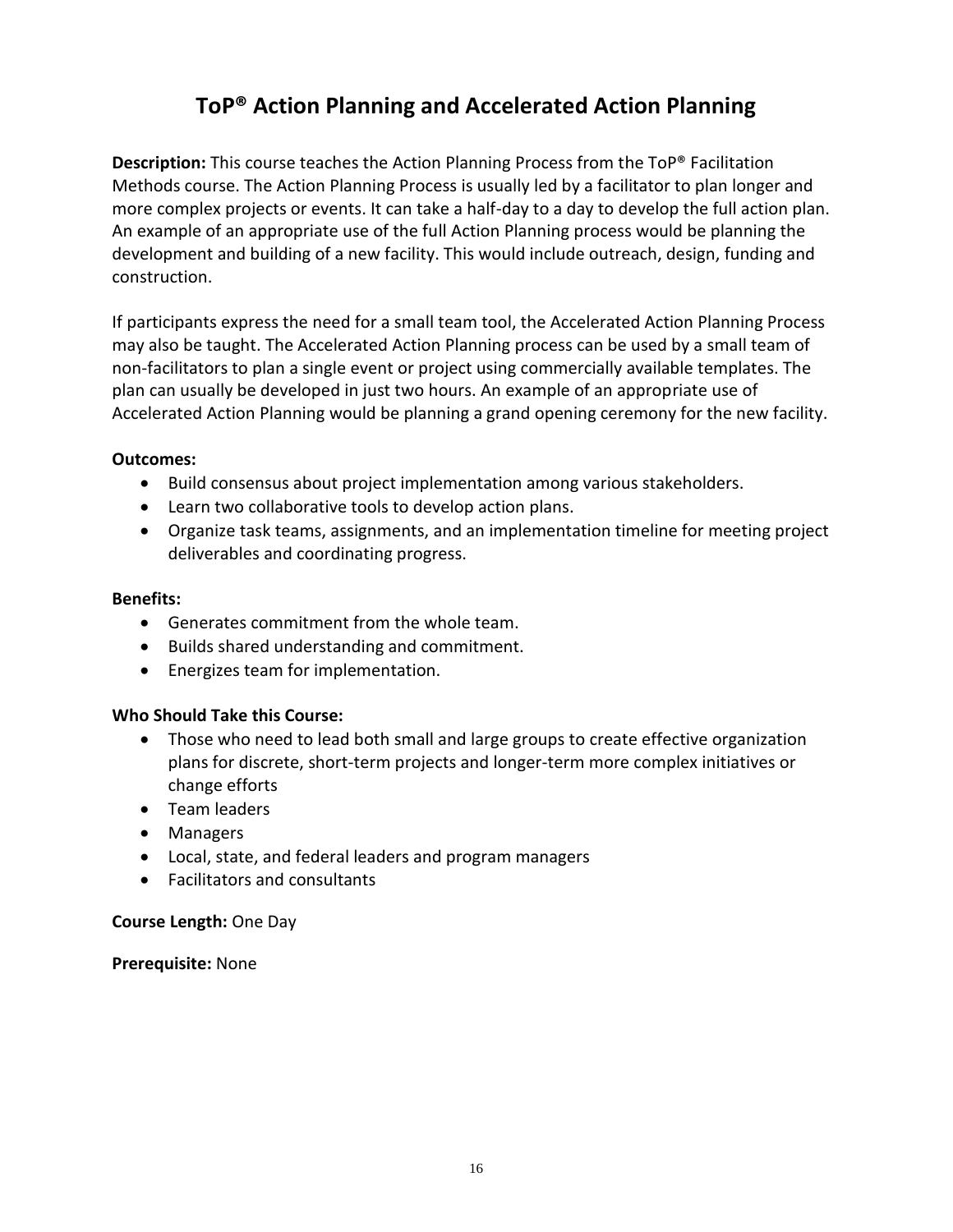# **ToP® Accelerated Action Planning**

**Description:** This training provides the process, templates, and tools to quickly organize a group or small team to develop a workable plan to accomplish a specific objective that has been already been approved in concept. Participants learn to energize and align a team toward a common goal in the time it takes to have a regular staff meeting. Includes all the practical details to ensure a successful project.

This process is especially useful for small teams of  $4 - 10$  members who are planning a project within the next few days, weeks, or months. The process is perfect for planning either a project or an event. Projects should be tangible and specific. This might include an event, a work project, formation of a team, writing a report or developing a grant proposal.

Most useful for projects that are:

- **DOABLE** Tangible project or event. Possible to do given timeframe and resources.
- **DISCRETE** Separate and distinct**.** Can be considered individually.
- **DEFINED** There's a general understanding of what needs to be done and the desired results.
- **DECIDED** There's already consensus that this project or event should happen.

#### **Outcomes:**

- Learn an accelerated eight-step, action planning process.
- Receive an action planning tool for a small team to quickly develop a high-level plan.
- Acquire tools to lead a fast and engaging planning session.

#### **Benefits:**

- Produces a comprehensive high-level action plan in just two hours.
- Creates a highly motivated team willing to take action.
- Gets a team on board quickly to develop a plan to address an emergency or priority need.
- Motivates the team to embrace the plan.
- Enhances confidence in quickly attaining a successful plan.

#### **Who Should Take this Course:**

- Those who need to work with or lead small groups to create effective organization plans
- Community leaders
- Team leaders
- Managers
- Local, state, and federal leaders and program managers
- Facilitators and consultants

#### **Course Length:** Half Day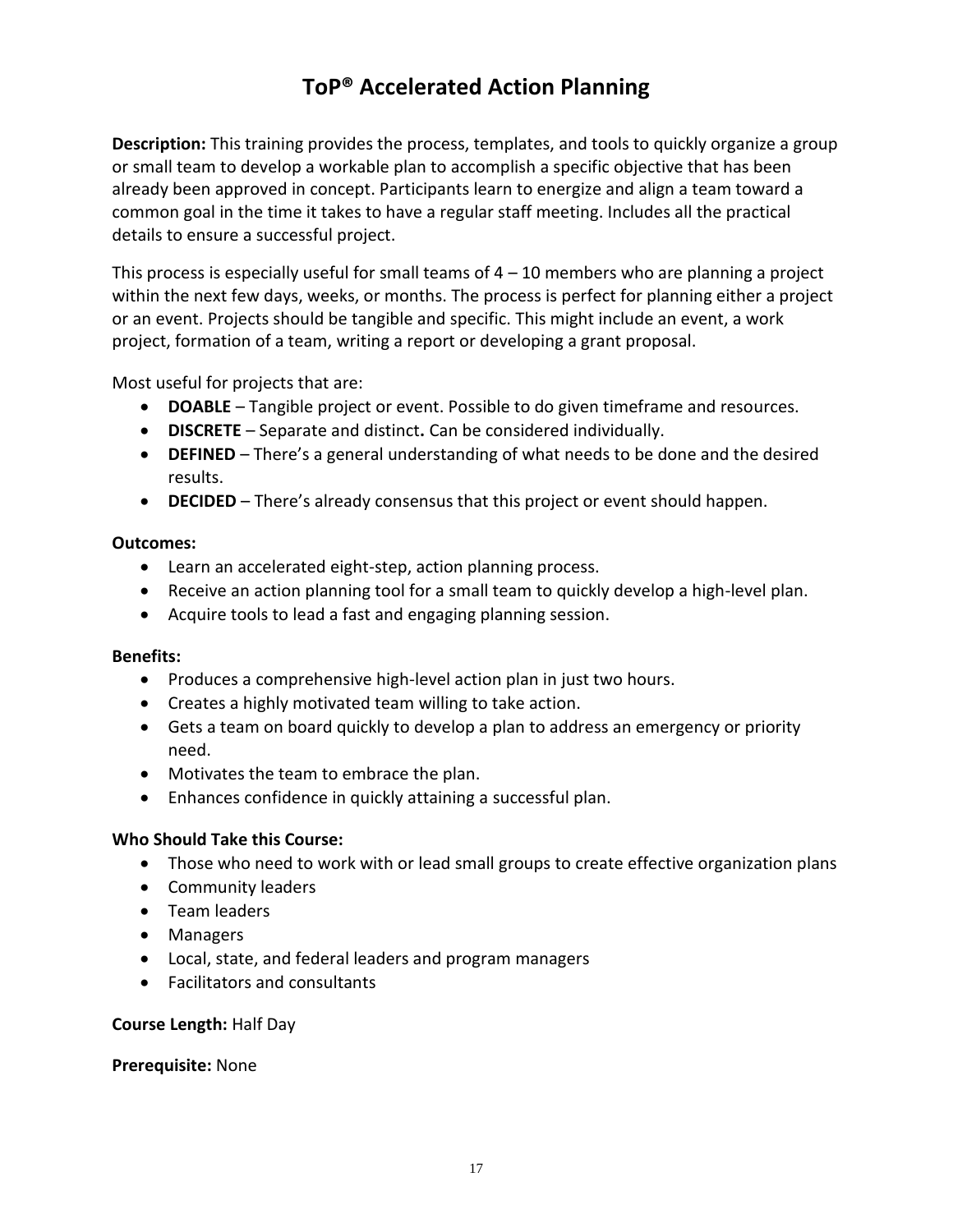# **Virtual ToP® Application Design**

**Description:** This virtual course focuses on deepening understanding of ToP® methodologies, creating effective meeting designs and engaging communities. A critical issue with most trainings is that participants are generally very enthusiastic and make many plans to implement the training. However, returning to their everyday work lives can drain the energy from their plans. This model addresses the issue for ToP<sup>®</sup> training participants by providing six months of follow-up during which the participants plan and facilitate actual events. In addition, each session is chock full of new tools they can apply.

The cohorts meet six months, once per month for two hours. These virtual sessions are supported by a technical Adobe Connect facilitator to set-up and chauffeur the meeting. There is one or more Licensed ToP® trainers to facilitate the session and provide mentoring support.

- Session 1 **Defining what to accomplish:** Scope the facilitation project, set clear rational and experiential aims and design a participatory meeting.
- Session 2 **Preparing to facilitate:** Learn from reflection, determine which methods will accomplish the group's priorities best and create and customize the facilitation plan.
- Session 3 **Engaging the group:** Use the Focused Conversation to facilitate shared awareness and as a framework for the event.
- Session 4 **Reaching group agreement:** Facilitate agreement by using the Consensus Workshop and combine the Focused Conversation with other meeting processes.
- Session 5 **Setting priorities:** To help the group establish priorities without creating winners and losers, learn five priority setting tools.
- Session 6 **Gaining motivation and commitment:** Create plans collaboratively, apply Action Planning components creatively, motivate action and foster accountability.

#### **Outcomes:**

- Receive virtual mentoring in ToP<sup>®</sup> methodology to support applications.
- Provide a positive, cooperative forum for sharing best practices, success stories, challenges and ideas.
- Develop a sense of teamwork and comradery in learning and applying ToP® skills.

#### **Benefits:**

- Improved ability to apply ToP® methodologies to facilitation situations and challenging meetings.
- Increased confidence as a facilitator with personal mentoring.
- Embed effective tools and techniques into every meeting.

#### **Who Should Take this Course:**

- Graduates of ToP® Facilitation Methods courses
- Those who want to improve their ability to apply  $\text{Top}^{\otimes}$  methodologies
- Those who want to learn new tools and techniques to lead effective meetings

#### **Course Length:** One two-hour virtual meeting once a month for six months

**Prerequisite:** ToP® Facilitation Methods or ToP® Facilitation Methods: Leadership Edition. You must have a computer with Internet access and a headset.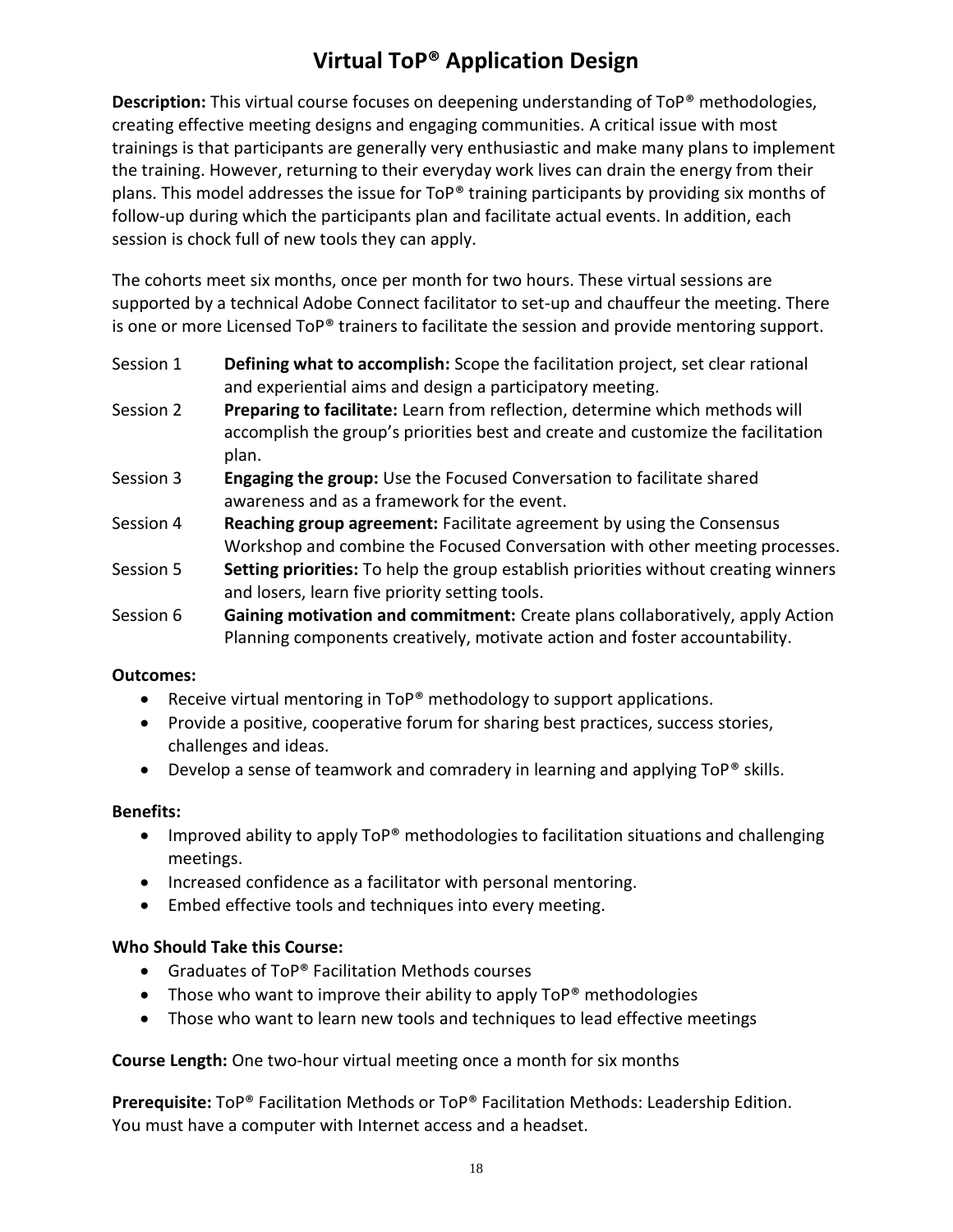# Section Three

Building on the Core Methodologies

www.kolbecompany.com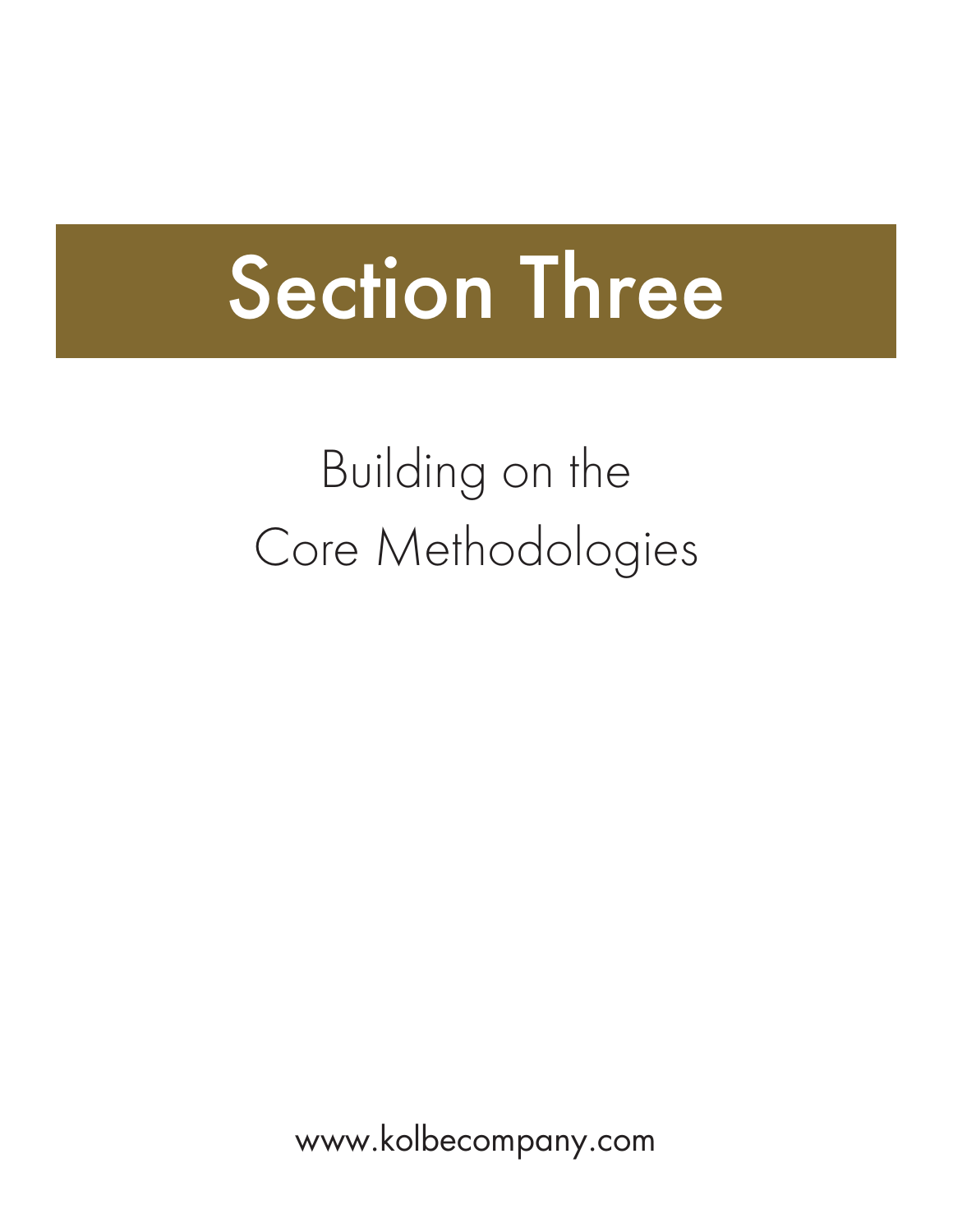# **ToP® Strategic Planning**

**Description:** Teaches how to facilitate participatory strategic planning resulting in group consensus and plans that are actually implemented. This methodology is especially useful with larger groups of stakeholders and groups holding diverse ideas. Strategic plans using this powerful process can be accomplished in as little as two days. Weaves the powerful ToP® Facilitation Methods into an integrated approach to strategic planning. The resulting plans are realistic, achievable and easy to monitor.

Provides step-by-step instructions for the five phases of developing a strategic plan:

- 1. Preparation and Design
- 2. Practical Vision
- 3. Underlying Contradictions
- 4. Strategic Directions
- 5. Focused Implementation

#### **Outcomes:**

- Identify well-focused actions that lead to big breakthroughs.
- Weave together the basic tools to address complex meeting requirements.
- Lead a structured planning process that results in concrete accomplishments.
- Experience, practice and learn to facilitate the complete strategic planning process.

#### **Benefits:**

- Aligns members around common goals and long-term strategies.
- Enables a group to commit to a common vision and own the resulting plan.
- Motivates groups and organizations to take focused action.
- Generates high levels of participation and commitment.

#### **Who Should Take this Course:**

- Those needing to collaborate with large numbers of stakeholders to develop long-term strategy quickly
- Executives, managers and organizational leaders who depend on others for successful implementation of organization strategies
- Board members, educators and individuals responsible for leading organizations into the future
- Facilitators and strategic planning consultants
- Local, state, and federal leaders and program managers

#### **Course Length:** Two days

#### **Prerequisite:** ToP® Facilitation Methods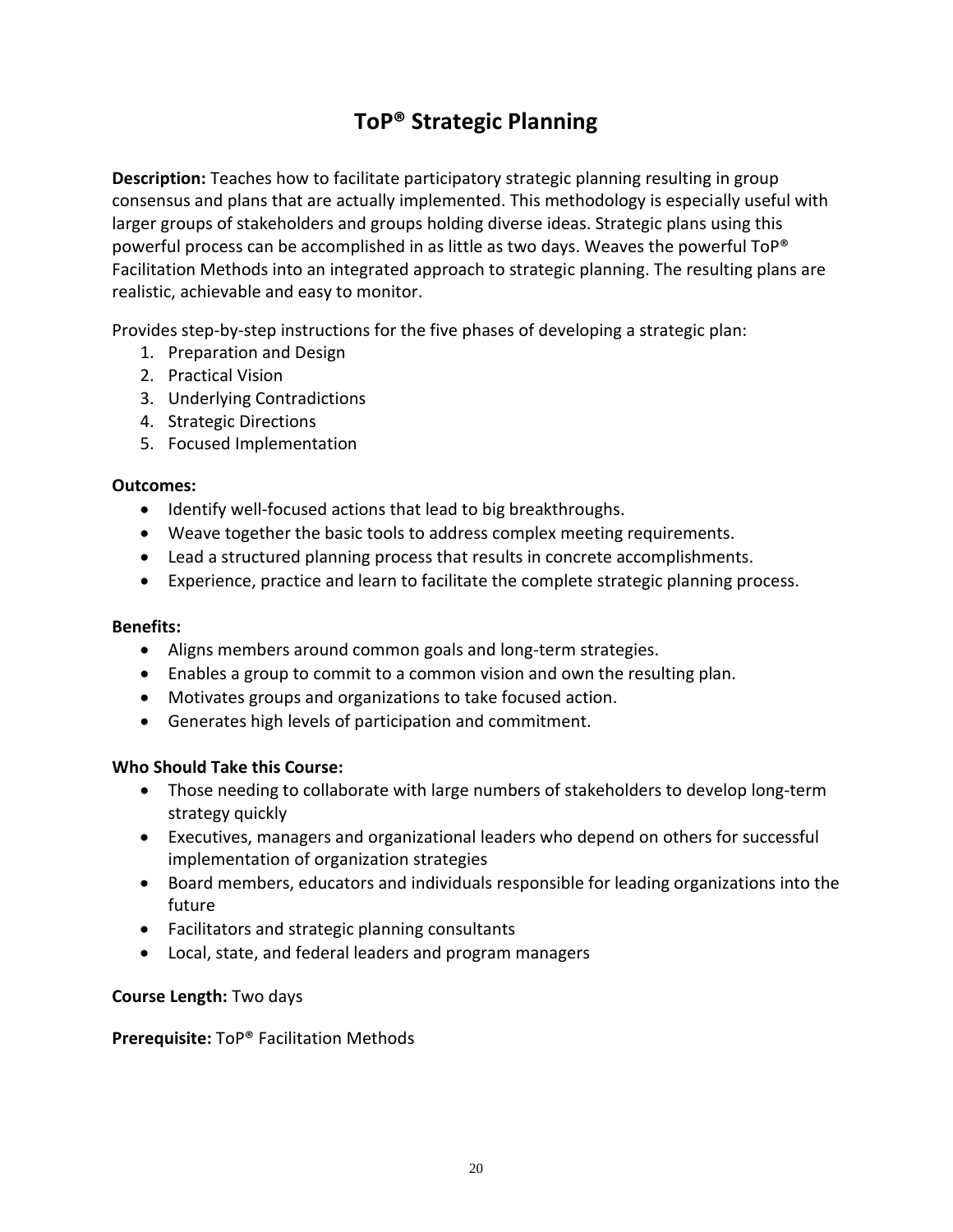# **ToP® Secrets of Implementation**

**Description:** Sustaining a plan, once it has been implemented, can be challenging. Staying on track is difficult, especially when new people are introduced after the plan is developed. This course anticipates the fact that all plans will need adjustments as they are implemented and provides a road map to do so. The course is designed to help keep plans and projects alive, relevant, doable and achievable. Participants are asked to bring real-life implementation problems to class to experience peer mentoring.

Covers the four stages of plan implementation, with facilitation, collaborative tools and methods to utilize at each level.

- 1. Getting started
- 2. Building and sustaining momentum
- 3. Adjusting and remaneuvering
- 4. Bringing closure

#### **Outcomes:**

- Understand and deal with the challenges of implementing large-scale strategic plans.
- Sustain momentum to bring the plans to implementation.
- Review strategic plan progress and plan for upcoming initiatives.
- Bring closure to plans and celebrate the team's work.
- Learn to integrate new leadership, partners and collaboration from multiple sectors.
- Learn to assess change motivation and ability factors so that initiatives are successful.
- Receive personal consulting advice on implementation challenges brought to the course.
- Learn 40 keys to implementation success.

#### **Benefits:**

- Leads groups so that they are enthusiastic from the start and throughout implementation.
- Ensures the hard work of planning is realized with concrete accomplishments.
- Models implementation of dynamic plans.
- Provides facilitation tools to assess change and to develop solutions, as part of regular review to remaneuver in a crisis.

#### **Who Should Take this Course:**

- Those charged with implementing plans and strategies
- Strategic plan implementation teams
- Organization and community change agents
- Local, state, and federal leaders and program managers
- Community workers, planners, project managers
- Consultants and facilitators

#### **Course Length:** Two days

**Prerequisite:** None (ToP® Facilitation Methods and ToP® Strategic Planning are very helpful but not required)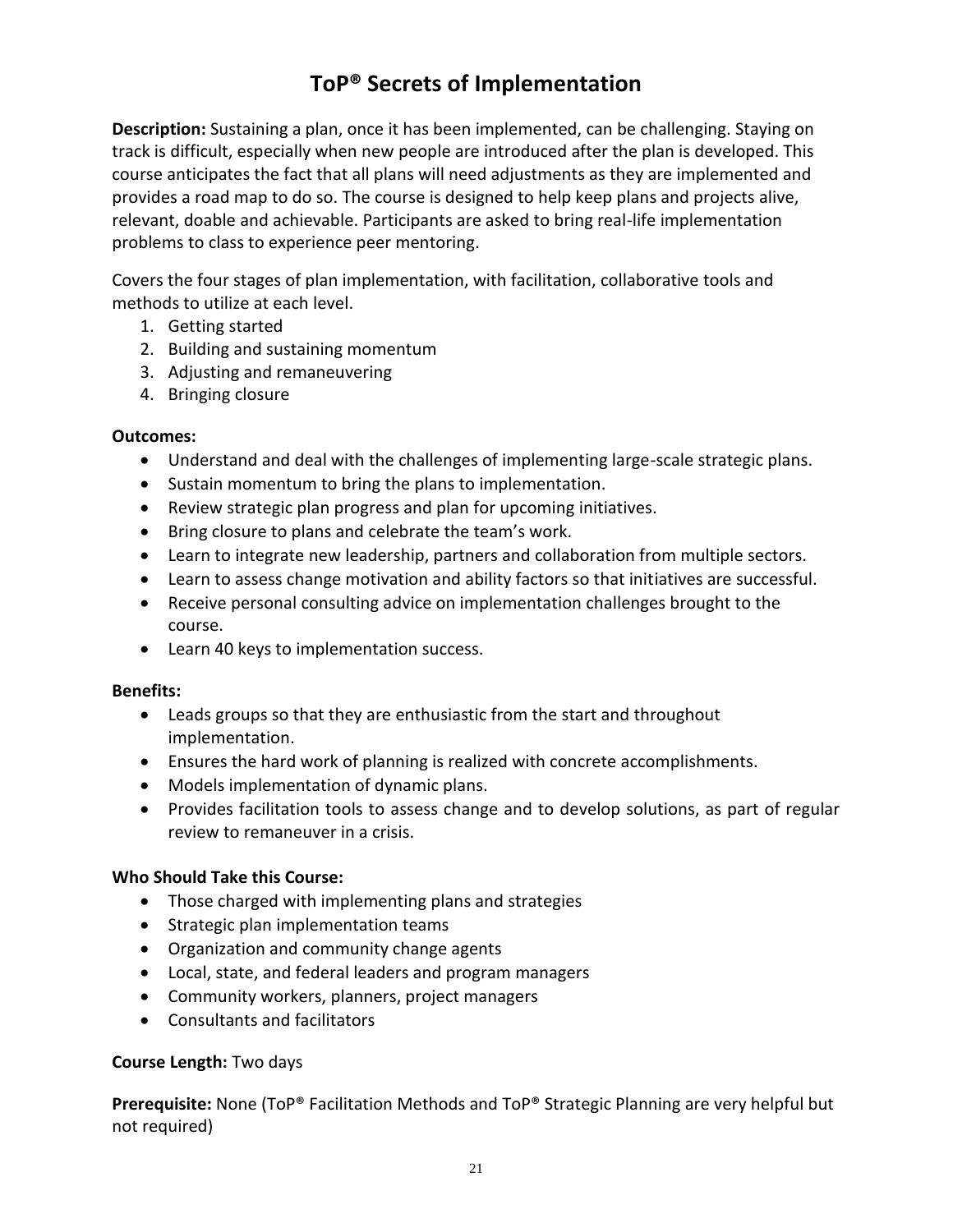# **ToP® Approaches to Environmental Scanning**

**Description:** Before preparing an organization's plans, the team needs to understand the history and current dilemmas, as well as anticipate industry trends. Environmental scanning provides a way to quickly tap into relevant factual data and customer, staff or community perceptions.

This course specializes in getting groups on the same page to begin their strategic work. Teaches ten different ways to perform an assessment with a group, including hands-on practice and matching the right approach to the situation.

The ten methods include:

- Brief Trends Conversation
- Extended Current Situation/Trends Conversation
- Quick Situation Assessment 1
- Quick Situation Assessment 2
- Cooperative Study of Complex Data
- The Wave Metaphor (4 levels)
- Extended Wave Metaphor (5 levels)
- Strategic Juncture Analysis
- Wall of Wonder
- Social and Corporate Process **Triangles**

#### **Outcomes:**

- Establish foundation of knowledge about the external trends to consider when preparing plans and strategies.
- Document organizational history and current situation as a foundation for future strategy building.
- Quickly and easily study industry materials and reports.
- Gather participant information for important planning decisions.
- Integrate group knowledge and diverse points of view and perspectives.
- Facilitate engaging and highly participatory processes to create common understanding.

#### **Benefits:**

- Integrates thinking from subject matter experts and key informants.
- Anticipates future business trends and alternative scenarios.
- Saves time in reviewing and interpreting large amounts of information.

#### **Who Should Take this Course:**

- Those who want to set a foundation for strategic thinking and proactive planning
- Business leaders
- Local, state, and federal leaders and program managers
- Strategic planners
- Team leaders
- Facilitators and consultants

#### **Course Length:** One day

**Prerequisite:** ToP® Facilitation Methods **Recommended:** ToP® Strategic Planning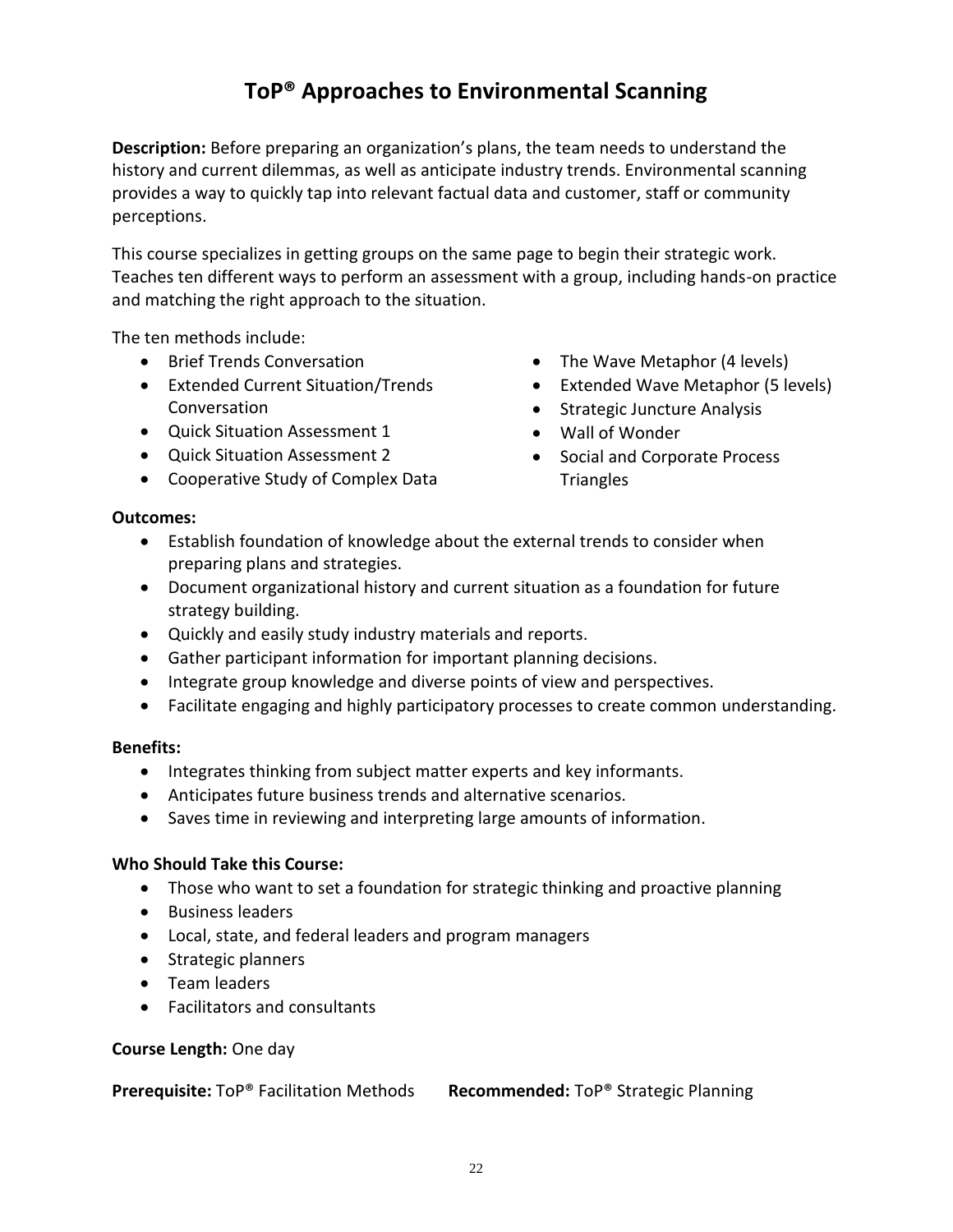# **Designing for Change**

**Description:** Strong images influence why people act the way they do. Individuals, groups, and organizations sometimes need to rethink their image of themselves and adjust to changing realities. The ability to transform is influenced by whether they can shift images. This course provides leadership tools to create the environments, contexts and processes that help people positively embrace new circumstances and choose creativity, cooperation and productivity.

The Designing for Change course unlocks the power of shaping and shifting images and provides tools to design facilitated sessions that result in effective and lasting change. It equips the participants to lead complex transformational change.

The major modules of the course include:

- 1. Foundations and principles of image theory
- 2. The dynamics of image stability and change
- 3. How to facilitate image shaping and image shifting
- 4. How to generate critical messages
- 5. How graphics generate and hold images
- 6. An inclusive design tool for sessions and events
- 7. How to plan interactive decision making

#### **Outcomes:**

- Learn how to lead transformational change.
- Understand how mental models shape our behavior, how messages shape these images, and how to shift these images to move ourselves and the organizations we lead beyond habitual patterns and practices.
- Learn how image shift relates to brain functioning.
- Receive powerful tools to better assess what is holding detrimental patterns in place and how to move toward the desired goals and eliminate harmful behaviors.
- Acquire ways to strategize and stimulate creative image shift through the design of interactive sessions with groups and organizations.
- Practice using the comprehensive and powerful Kaleidoscope Design tool.
- Leave with stories, examples and templates for facilitations and trainings.

#### **Benefits:**

- Lead transformational change at personal, organizational and community levels.
- Design more effective conferences, planning sessions and meetings.
- Enhance capacity and confidence in using Image Theory tools in training and design.
- Use these transformative tools to lead significant change.

#### **Who Should Take this Course:**

- Those involved in leading change and organization transformation
- Those facilitating organization and community improvement processes
- Educators and community organizers
- Local, state and federal leaders
- Facilitators and process consultants

#### **Course Length:** Two days

**Prerequisite:** ToP® Facilitation Methods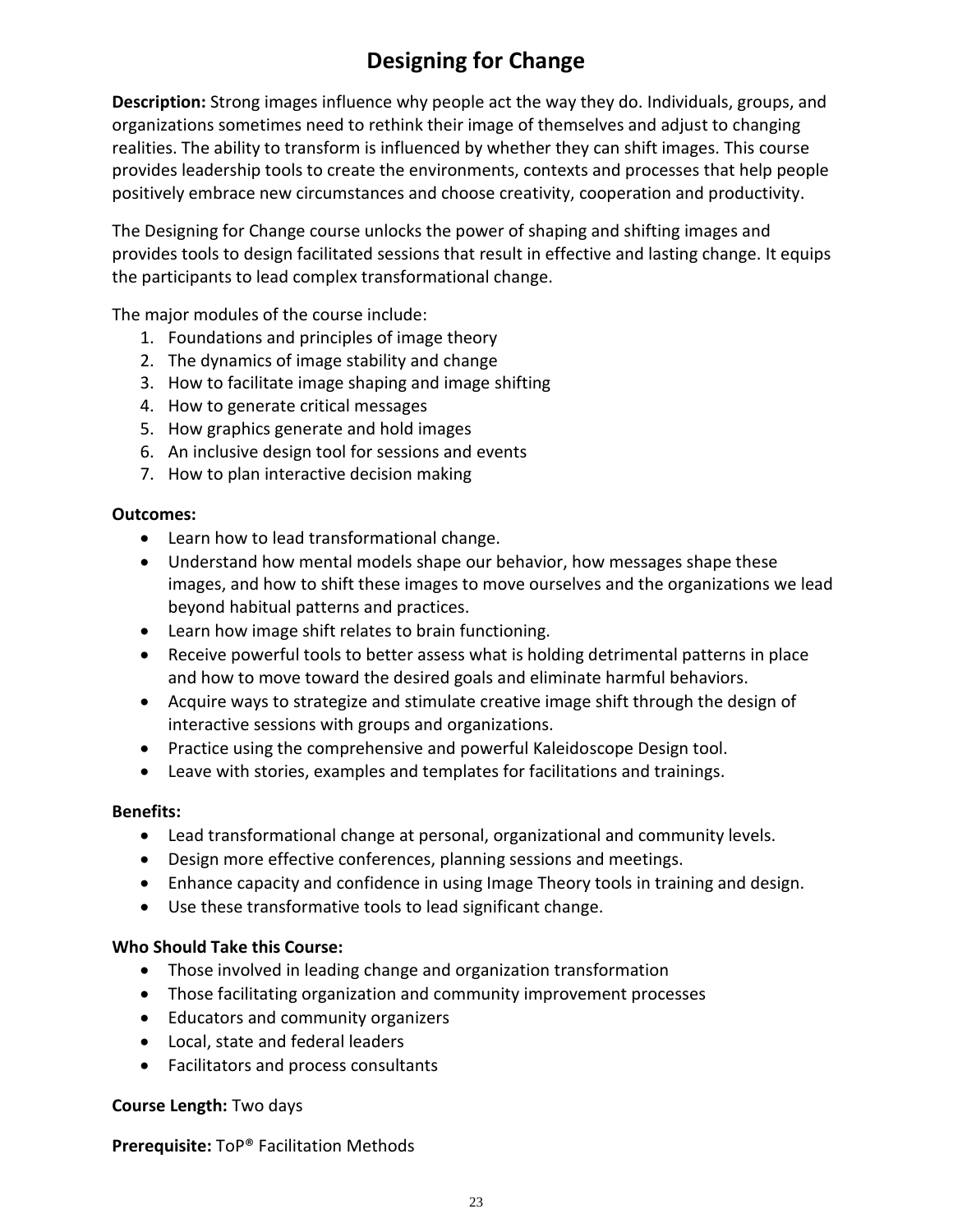# **Mastering the Technology of Participation (MToP)**

**Description:** MToP is an intensive year-long training program in core ToP® methods for those wishing to significantly increase their skills in group facilitation. MToP deepens and increases the ease and enjoyment of using ToP® methods.

MToP explores a variety of ways to apply each of the core ToP® methods. The program provides both a theoretical foundation and multiple opportunities for practice and feedback. There are assignments, opportunities to facilitate, mentoring support and conference calls between each quarterly intensive.

MToP creates a supportive learning community of like-minded people who want to master facilitation to make a difference in the world. Participants develop a network of colleagues that have deep and meaningful connections with each other. While intense learning occurs, there are many opportunities for celebration.

The MToP faculty members are mentor trainers with extensive experience successfully using these methods in diverse organizations and communities.

#### **Outcomes:**

- Deepen understanding of the core ToP® methodologies.
- Discover the rich and engaging theory underpinning the ToP® methods.
- Learn new applications and numerous facilitation tools.
- Create a safe and supportive learning environment.
- Receive opportunities for practice and feedback.

#### **Benefits:**

- Significantly increases professional facilitation skills.
- Builds capacity and confidence as a facilitator through extensive practice opportunities, coaching and peer mentoring.
- Provides a path to facilitator certification and the trainers journey.
- Develops a powerful learning community that will continue beyond MToP.

#### **Who Should Take this Course:**

- Facilitators who want to master their knowledge of ToP® facilitation methods
- Those wanting to increase their competence and confidence in using ToP<sup>®</sup> methods
- Organizational leaders
- Organization development consultants
- Consultants and facilitators who want to prepare to become Certified ToP® Facilitators or Licensed Trainers of ToP® methods

**Course Length:** Year-long; three days each quarter. Twelve training days total plus monthly mentoring support

**Prerequisites:** ToP® Facilitation Methods and ToP® Strategic Planning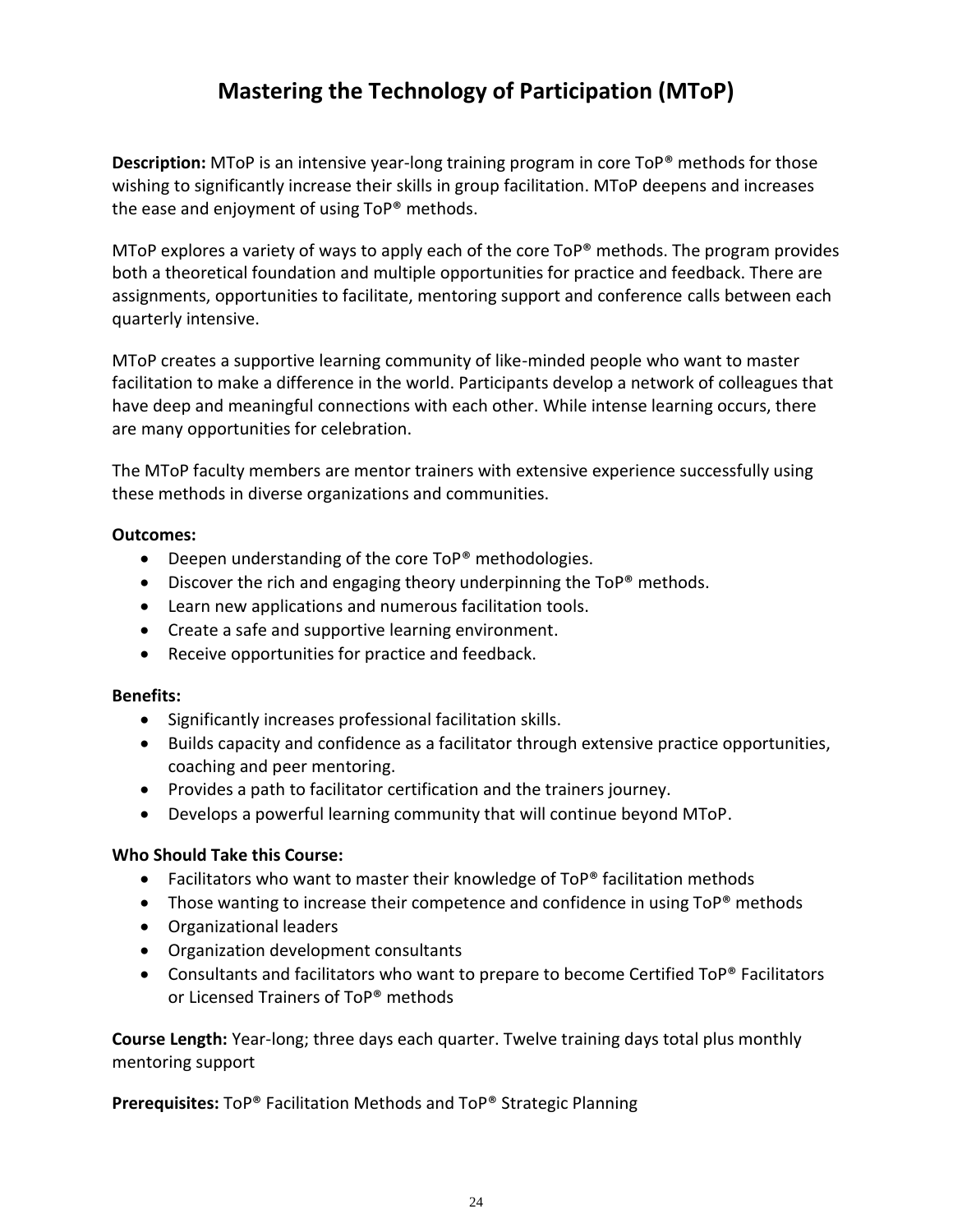# Section Three

# Building on the Core Methodologies

www.topspf.org • www.kolbecompany.com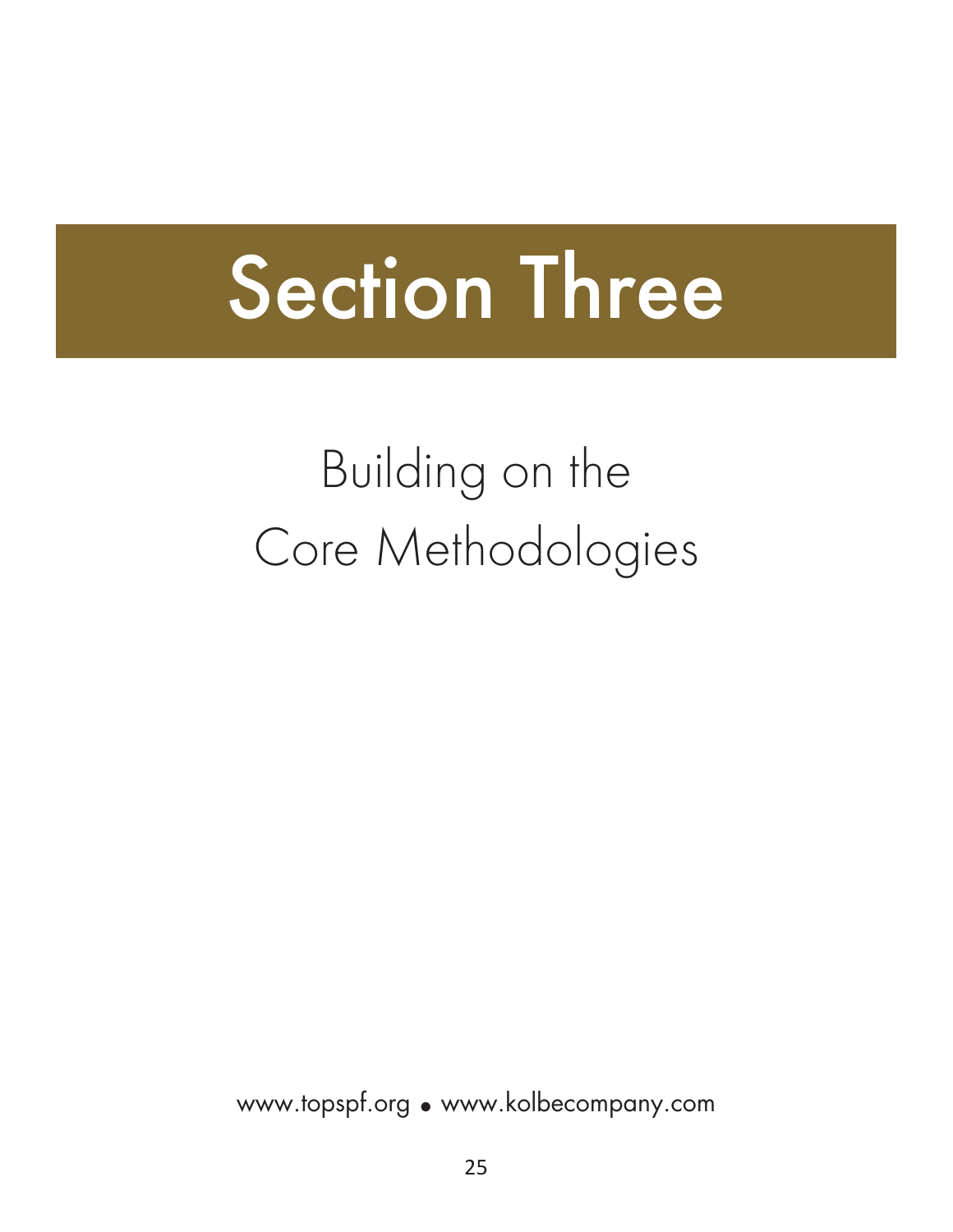# **Facilitation Graphics**

**Description:** Words communicate symbolically. Words married to visuals communicate more deeply and dramatically. There is power in the visual. It shapes experience, refreshes, enlivens and deepens communication. Nearly 90% of adults learn best tapping into visual thinking and learning skills.

This fun and interesting course offers the tools to add visual interest to all work but especially for facilitators and trainers. This one-day course covers:

- Organizing information visually
- Learning shapes and drawing techniques
- Beginning an icon library
- Exploring a variety of markers, tools, papers and documentation processes
- Learning in-session graphic recording; tips and practice
- Creating metaphorical Graphic Facilitation templates to use while leading the group process

#### **Outcomes:**

- Create and use graphics for meetings, training courses and conferences.
- Obtain multiple ideas and strategies for working visually and interactively.
- Practice drawing icons, process charts and in-session graphic recording.
- Walk away with designs for real meetings and group sessions.
- Receive peer coaching and networking.

#### **Benefits:**

- Build confidence in the ability to create helpful visual illustrations.
- Augment meeting design to engage participants visually.
- Expand the facilitator toolkit for communicating ideas and strategies.
- Deepen capability to listen fully and capture key ideas visually.
- Improve participants' abilities to participate and engage.
- Increase confidence for leading groups using visual tools that help them think, discuss and make decisions.

#### **Who Should Take this Course:**

- Those who want to communicate and document information and ideas more powerfully
- Graphic recorders, facilitators and session notetakers
- People who think they can't draw or illustrate concepts
- People who can draw and want to marry graphic illustration with group dynamics
- Anyone communicating to or leading groups
- Course instructors, teachers and trainers
- Communications professionals

#### **Course Length:** One day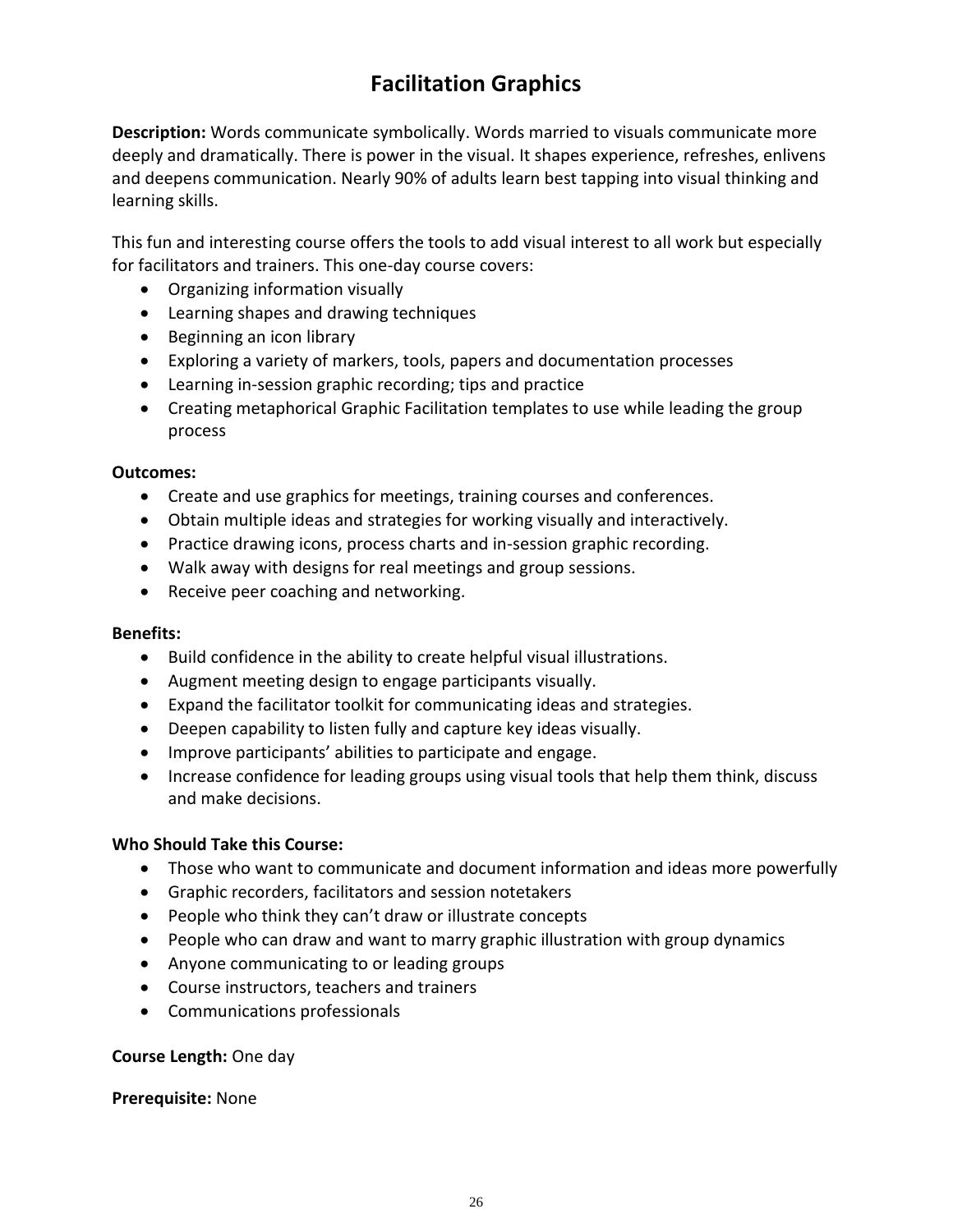# **ToP® Facilitation for Innovation: Inspiring Group Creativity**

**Description:** Teaches ways to foster group innovation using facilitation tools and approaches that spark creativity. Facilitating group creativity for innovative action has always been a challenge, perhaps never more so than when a group is tasked to "think outside the box" on the spot and come up with new solutions to a problem or situation.

This highly interactive course utilizes creative tools to explore and practice group innovation. Participants learn methods that can be immediately applied to foster creative teamwork.

#### **Outcomes:**

- Facilitate process to heighten and enhance a group's creativity.
- Frame and reframe problems and dilemmas.
- Resolve issues and problems creatively.
- Develop innovative strategies.
- Expand toolkit with methods to enhance creativity methods with groups.

#### **Benefits:**

- Harnesses the power of creative collaboration to improve organization effectiveness.
- Exercises the creativity of the group members to develop innovative solutions.
- Helps the group view problems through a new creative lens.
- Builds confidence in applying multiple practical techniques and strategies for facilitating innovation.

#### **Who Should Take this Course:**

- Those who wish to develop the creative capacities of teams and groups
- Organizational change agents
- Project managers
- Team leaders
- Group facilitators
- Local, state, and federal leaders and program managers

#### **Course Length:** One Day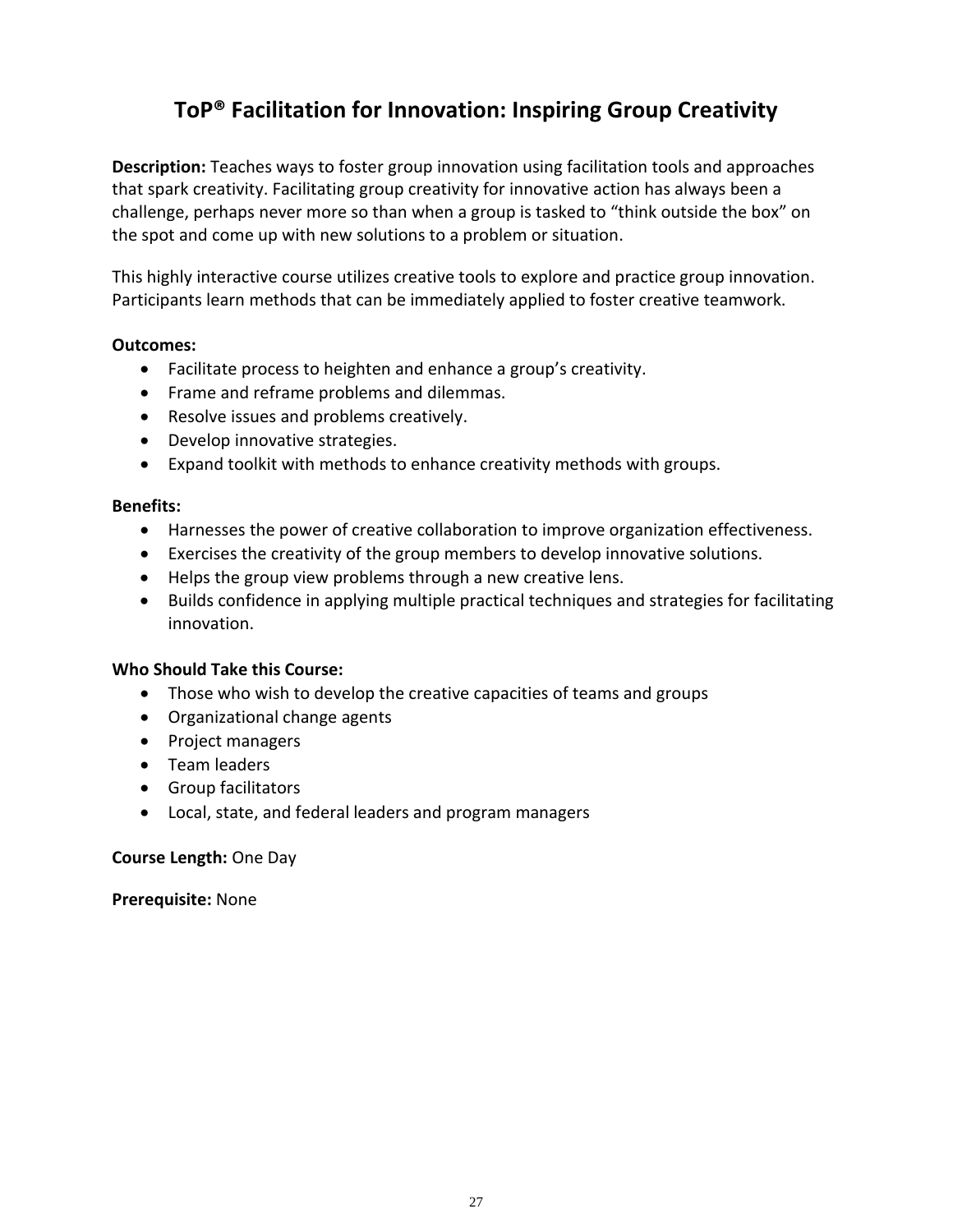# **Participatory Project Management Part One: Project Design**

**Description:** Teaches a two-phase approach to design a project with 8 – 30 planning participants. Project Design integrates the team's thinking into a consensus project framework, so everyone is clear on the scope and level of effort needed.

Project Planning develops the plan for a project or prototype that is launched in a coordinated and efficient manner. Students use the project development framework to create a project plan using a relevant or real project. Teaches how to harness participation to produce outstanding results.

Part One: Project Design is devoted to teaching the ToP® Project Design methodology, clarifying project expectations, creating a vision and success indicators, and developing a realistic scope of work.

#### **Outcomes:**

- Fully developed design for a project.
- Valuable planning process that can be applied to many other projects.
- Full buy-in from the planning team about how to approach major projects.

#### **Benefits:**

- Frames the project expectations and scope in a concise manner.
- Creates a project vision and success indicators while honoring all ideas.
- Assesses the strengths and weaknesses of the team to accomplish the project.
- Evaluates the benefits and dangers of project success.
- Develops a realistic scope of work.

#### **Who Should Take this Course:**

- Those who need to align teams to create an inspiring and doable project scope of work
- Business leaders
- Local, state, and federal leaders and program managers
- Managers
- Team leaders
- Team members
- Facilitators and consultants

#### **Course Length:** Half-day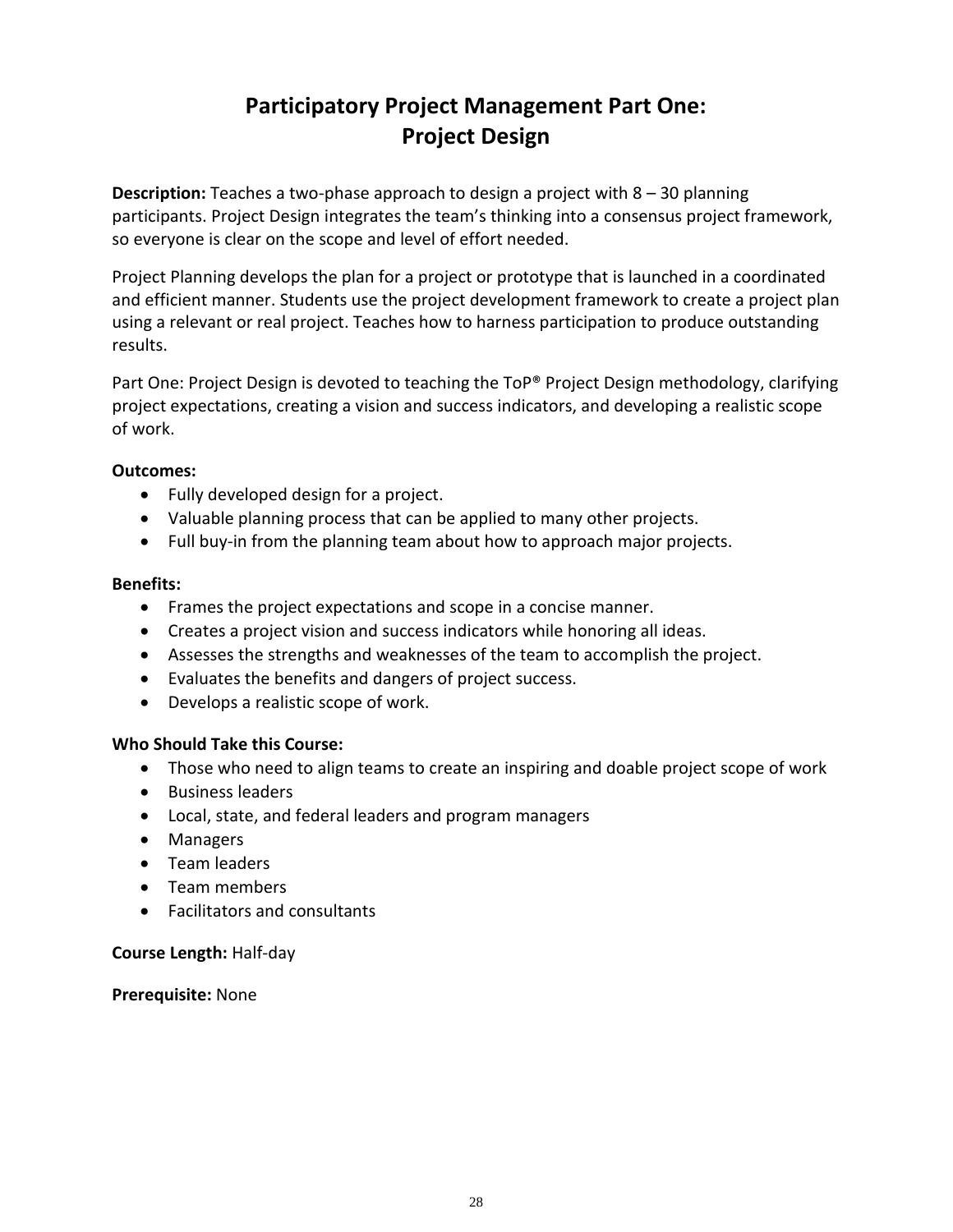# **Participatory Project Management Part Two: Project Planning**

**Description:** Teaches a two-phase approach to design a project with 8 – 30 planning participants. Project Design integrates the team's thinking into a consensus project framework, so everyone is clear on the scope and level of effort needed.

Project Planning develops the plan for a project or prototype that is launched in a coordinated and efficient manner. Students use the project development framework to create a project plan using a relevant or real project. Teaches how to harness participation to produce outstanding results.

Part Two: Project Planning is devoted to teaching the ToP® Project Planning methodology, brainstorming and organizing key actions, creating motivated project teams, designating timelines and developing a calendar of events, coordinating the work of the teams, communicating with stakeholders and marketing the project.

#### **Outcomes:**

- Fully developed design for a project.
- Valuable planning process that can be applied to many other projects.
- Full buy-in from the planning team about how to approach major projects.

#### **Benefits:**

- Generates a large number of practical, creative and relevant actions to complete the project.
- Creates project teams or committees that are motivated to carry out their roles.
- Develops a project timeline and calendar with full group consensus.
- Coordinates actions of various teams to avoid duplication of effort and rework.
- Markets the project with guiding images to motivate participation.

#### **Who Should Take this Course:**

- Those who need to organize large groups for project implementation
- Business leaders
- Local, state, and federal leaders and program managers
- Managers
- Team leaders
- Team members
- Facilitators and consultants

#### **Course Length:** Half-day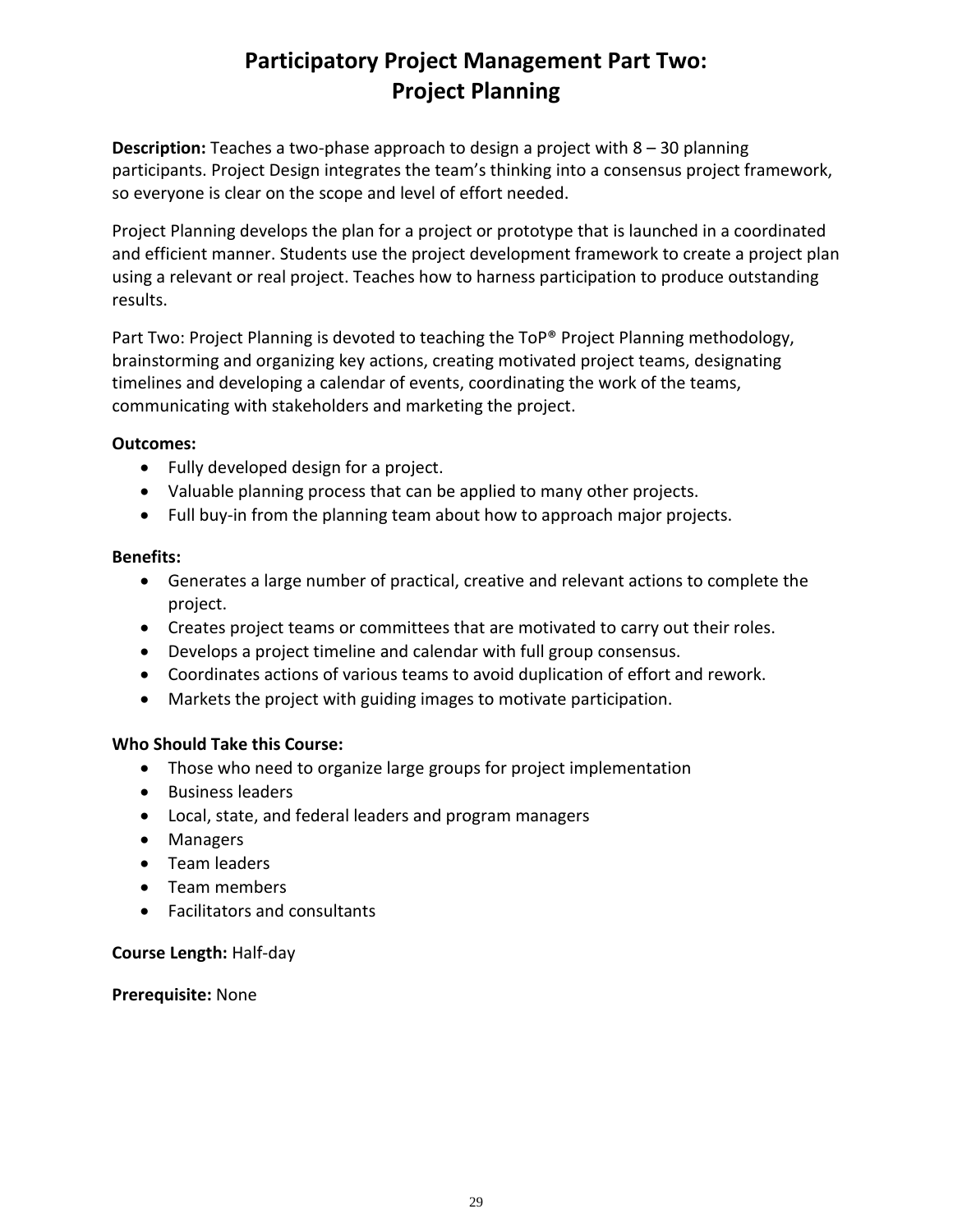# **ToP® Social Process Triangles**

**Description:** Provides a comprehensive tool to analyze social dynamics across history, cultures, organizations, communities and countries. The Social Process Triangles are the distillation of global research on social dynamics. This tool provides a means to appraise the climate for business and capacity of organizations or countries to respond to changing times. The Social Process Triangles provide an assessment of social situations and the complex factors behind them to create strategies to address social issues in communities and organizations. This tool works especially well for large, complex organizations to determine the leverage points for change.

#### **Outcomes:**

- Learn an effective tool to assess whole systems and large complex systems such as agencies and countries.
- Assess complex factors impacting organization performance.
- Quickly surface new understandings about a social issue or organization.
- Practice with a team to gather various perspectives and create working conclusions.

#### **Benefits:**

- Clarifies trends relevant to a specific geographic area (city, county, state, nation).
- Engages broad input on objective data for strategy development.
- Assesses social dynamics of small and large systems and organizations.
- Identifies factors contributing to growth and collapse of societal systems, such as institutions, cultural norms and resource structures.

#### **Who Should Take this Course:**

- Those wishing to diagnose societal trends to create organization, societal or cultural change
- Policy and business leaders
- Systems Change Consultants
- Facilitators
- Local, state, and federal leaders and program managers
- Economists, social scientists and community planners

#### **Course Length:** One day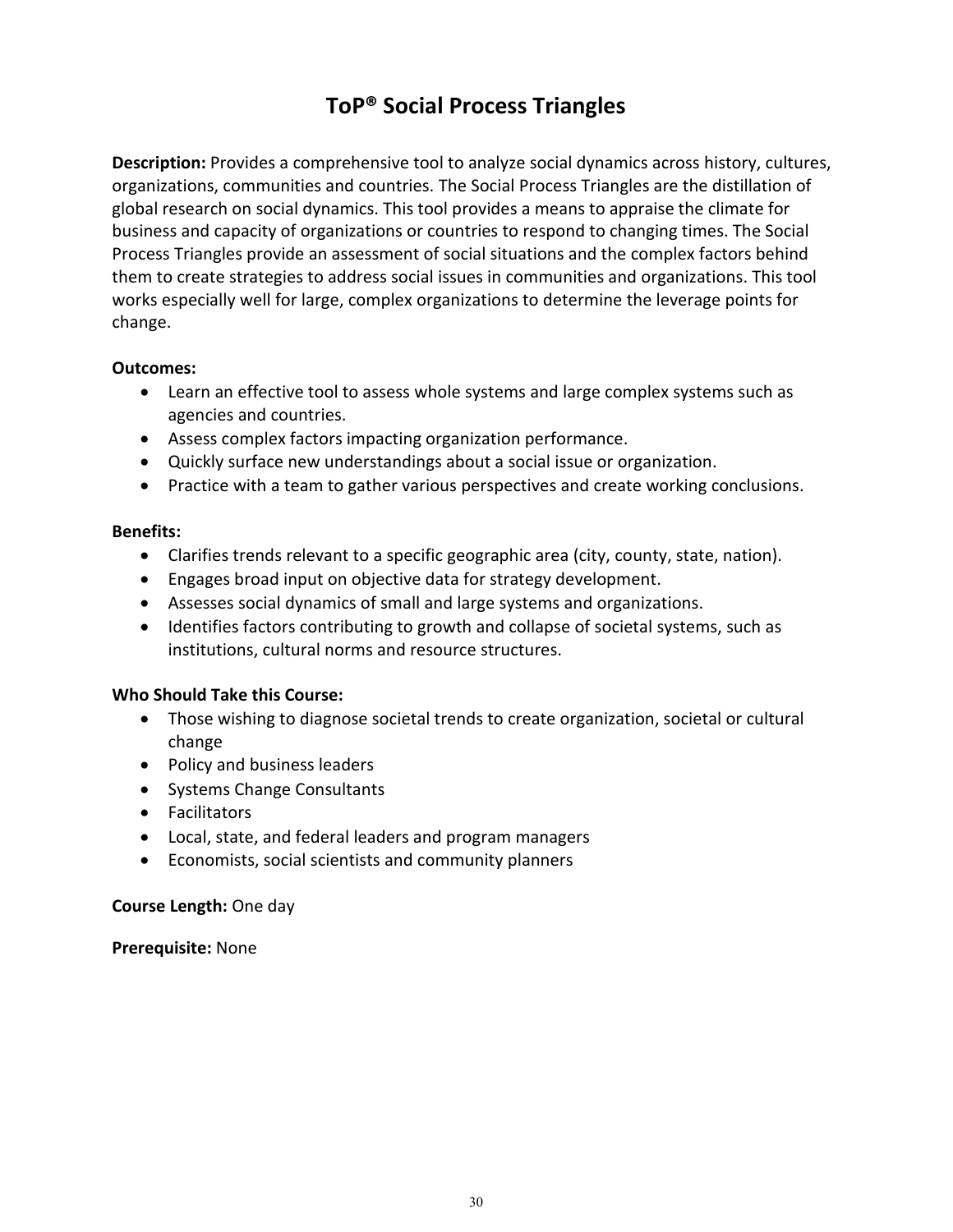# **Virtual Facilitation Online**

**Description:** This course teaches how to keep virtual participants engaged. Learn to facilitate effective virtual meetings, in which participants exchange ideas, manage projects, and solve problems over the Internet with specialty meeting software. The course focuses on using ToP<sup>®</sup> methods virtually using Adobe Connect meeting software.

Experience an online learning lab for making meetings and events collaborative, participatory and engaging.

#### **Outcomes:**

- Learn and practice how to produce a virtual meeting.
- Understand and practice a team approach to conducting virtual meetings and training.
- Learn to conduct virtual meetings with Adobe Connect.
- Use virtual applications of the ToP® Focused Conversation method.
- Practice meeting skills and receive feedback in a comfortable, safe space.

#### **Benefits:**

- Receive a free temporary Adobe Connect license and discounts on full purchases.
- Effectively collaborate with multiple people over large geographic distances.
- Produce engaging virtual meetings that are participatory and elicit innovative thinking and creative problem solving.
- Increased productivity and reduced travel costs.
- Increased confidence as a virtual facilitator.

#### **Who Should Take this Course:**

- Those who need to collaborate over geographic distances
- Those who want to facilitate virtual meetings, training sessions or webinars
- Those who want to increase participation in conference calls
- Those who want to deepen knowledge of ToP<sup>®</sup> methods and virtual meeting platforms
- Business, government and nonprofit team leaders
- Those with limited mileage and travel budgets

**Course Length:** Eight virtual sessions, 90 minutes – two hours each, plus homework

**Prerequisite:** None. Headset with microphone required for each participant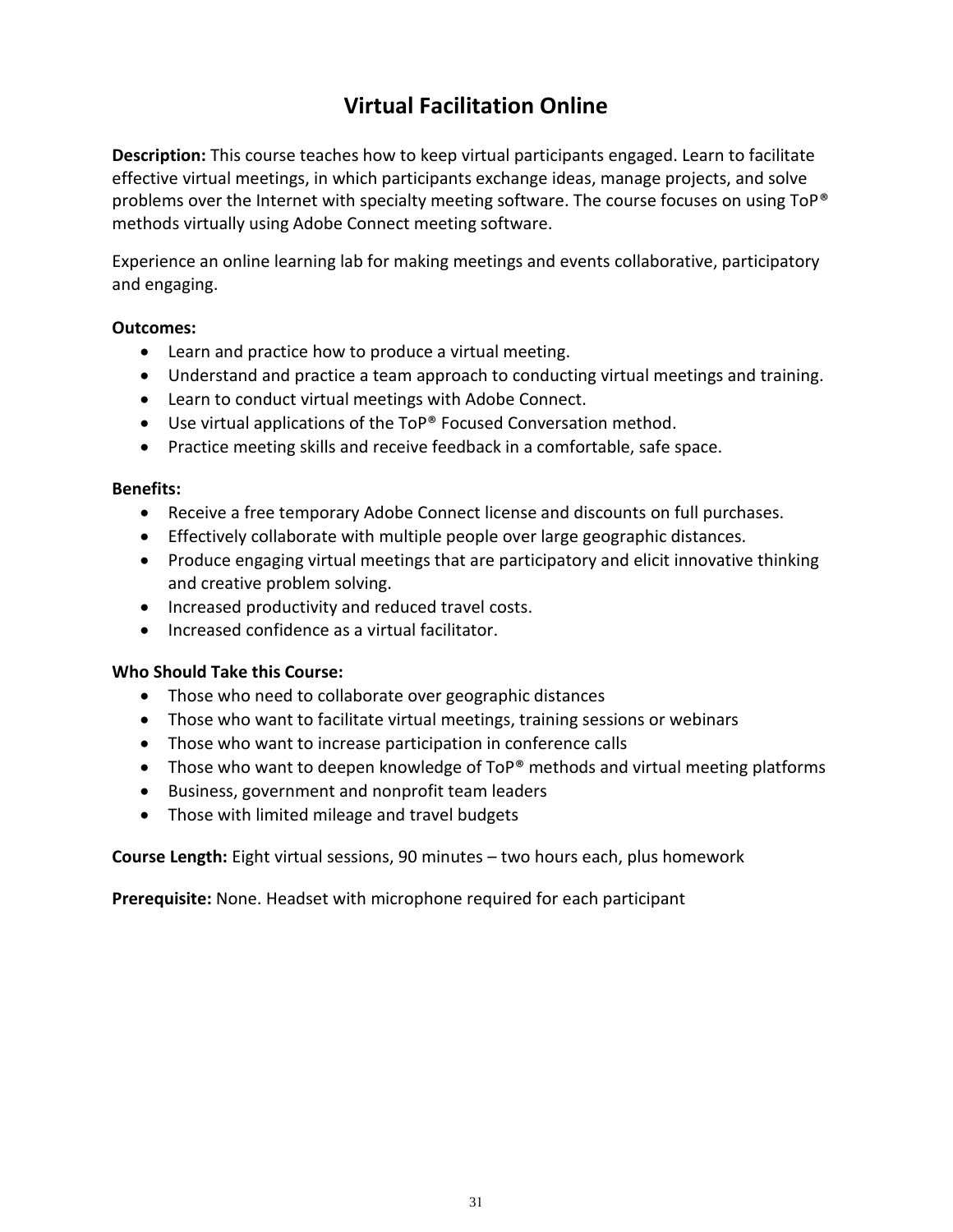# **Facilitating Conciliation: Beyond Conflict Resolution**

**Description:** Our society is crying out for alternatives to the adversarial approach to dealing with disputes. The possibility of conciliation exists in every situation. The people involved can make wise, responsible choices and can work together to develop solutions for common problems. This course is designed to equip the facilitator with the perspective and tools to bring a group through conflict to a place of peace. The course uses ToP® methods to reconcile differences.

The Phases of Conciliation are:

- 1. Initiating the Dialogue
- 2. Clarifying the Situation
- 3. Expressing the Experience
- 4. Articulating the Substantial Issues
- 5. Generating Options
- 6. Creating Resolution
- 7. Planning for Implementation

The course addresses these phases in the four main modules:

- 1. The Nature of Conflict
- 2. The Phases of Conciliation
- 3. Tools for Conciliation
- 4. Designing Conciliation Processes

#### **Outcomes:**

- Learn what fuels and sustains conflict.
- Hear many real-life examples of conciliation.
- Improved understanding of how to use ToP® techniques to address each phase of conciliation.

#### **Benefits:**

- Increased understanding about the ways conciliation occurs.
- The principles and practices of conciliation are applied to real-life conflicts.
- Enhanced confidence in facilitative leadership.

#### **Who Should Take this Course:**

- Experienced ToP® facilitators
- Those who want to lessen conflict and increase peace in our world
- Local, state and federal program managers
- Active citizens and community workers
- Organization development consultants
- Community agencies
- Community planners

#### **Course Length:** 2 days

#### **Prerequisite:** ToP® Facilitation Methods